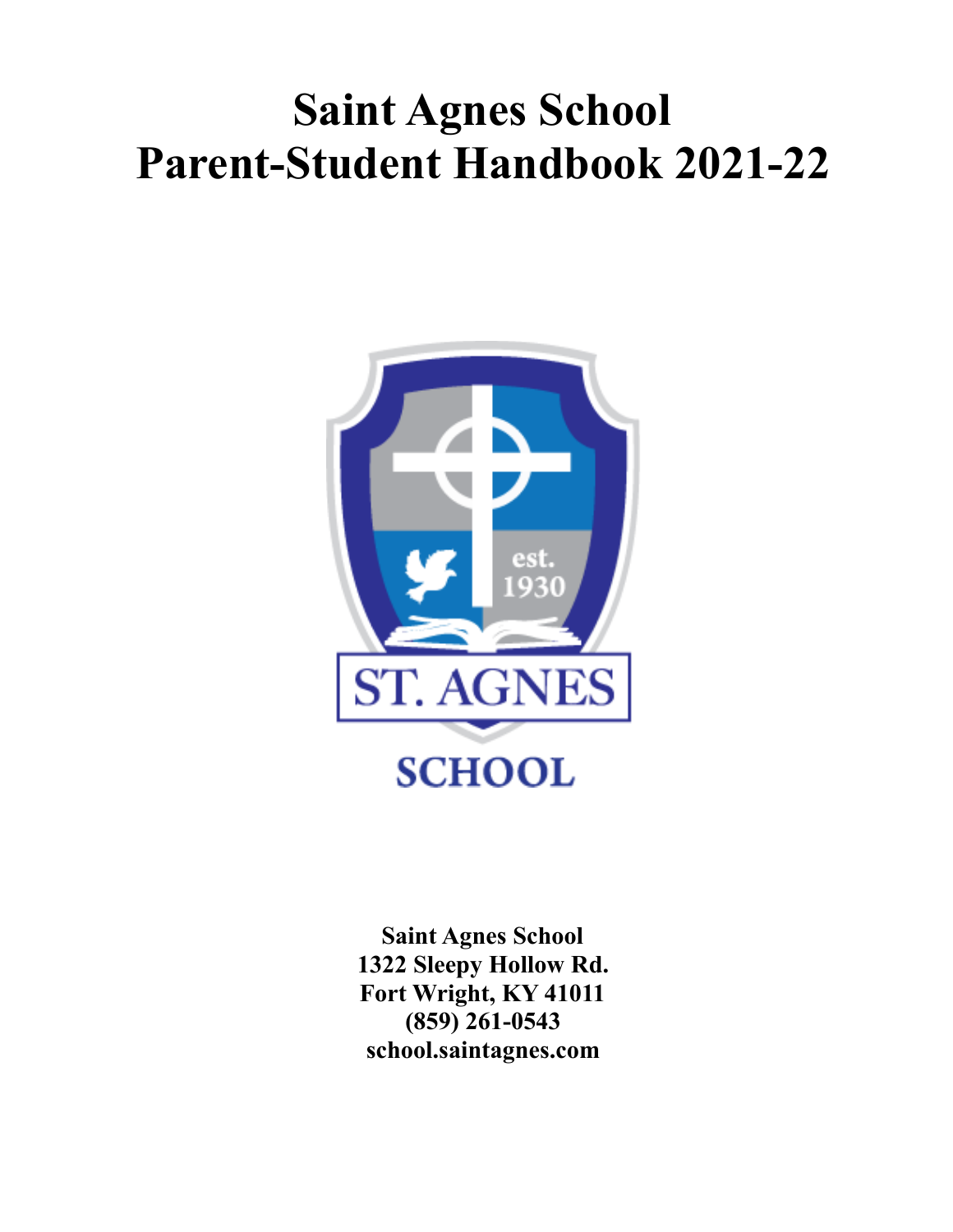## **Saint Agnes School Parent-Student Handbook 2021-2021**

## **Table of Contents**

<span id="page-1-0"></span>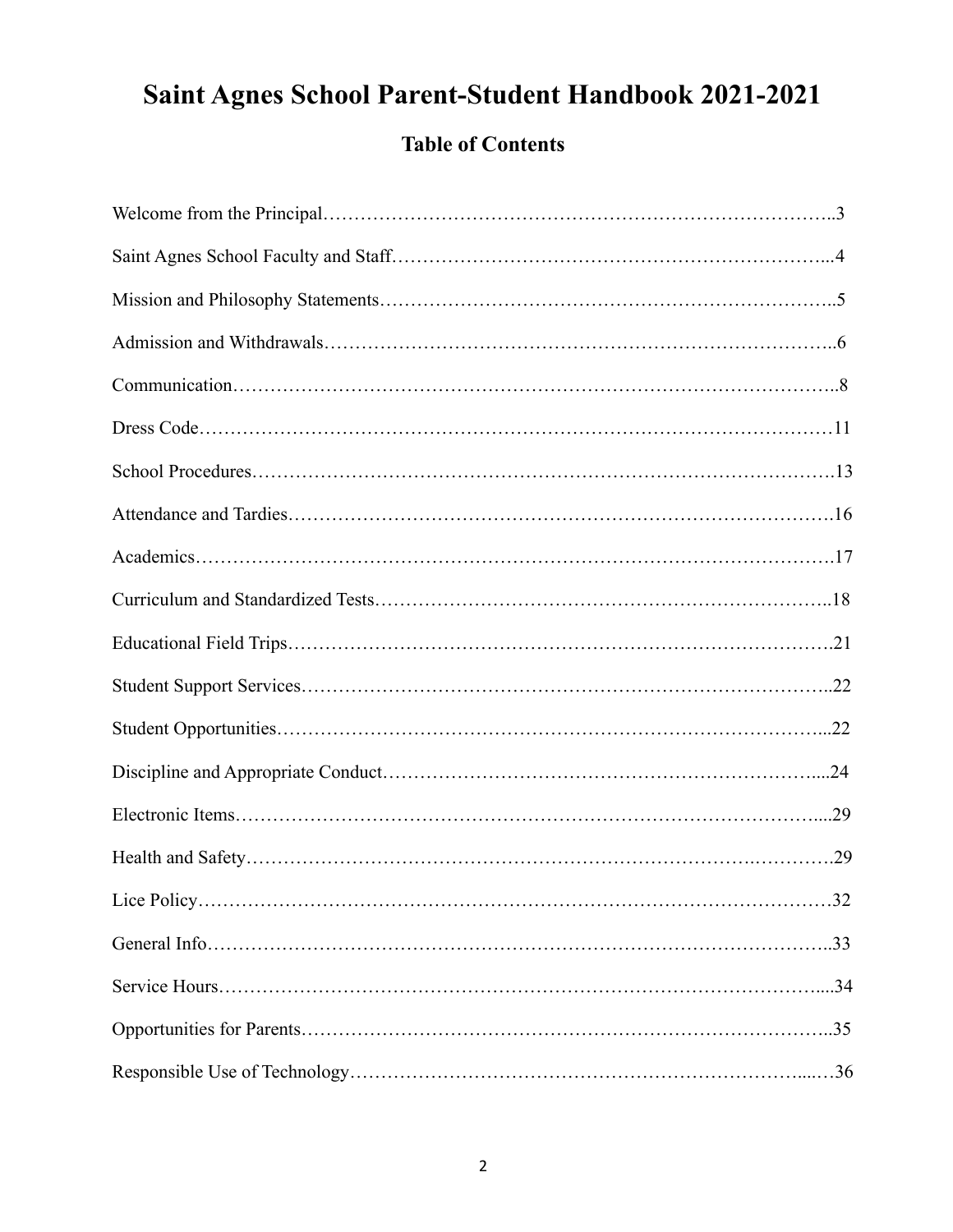## *Welcome from the Principal*

#### *WELCOME TO SAINT AGNES SCHOOL!*

<span id="page-2-0"></span>Information concerning our school is included in this Parent-Student Handbook. This handbook is extremely important. Keep it for future reference concerning the school and its operation. I ask that you share the information contained within this handbook with your children according to their appropriate age level, to assure an understanding of the philosophy, mission, and operation of Saint Agnes School.

It is the hope of the faculty and staff of Saint Agnes School that the years spent at Saint Agnes will result in growth for the total Saint Agnes Community.

We believe all students can and want to learn. Catholic education is a shared responsibility of students, parents, faculty, and parish community. We must work together and share expectations, values, and goals in order for the children to get the best experience from their education. If you have questions or concerns about what is happening day-to-day at Saint Agnes School, please call or email me. Good communication and a positive environment are so important for the success of our students.

I look forward to working together and helping each other to achieve the best for the children, families, and all at Saint Agnes School.

Mrs. Erin Redleski, Principal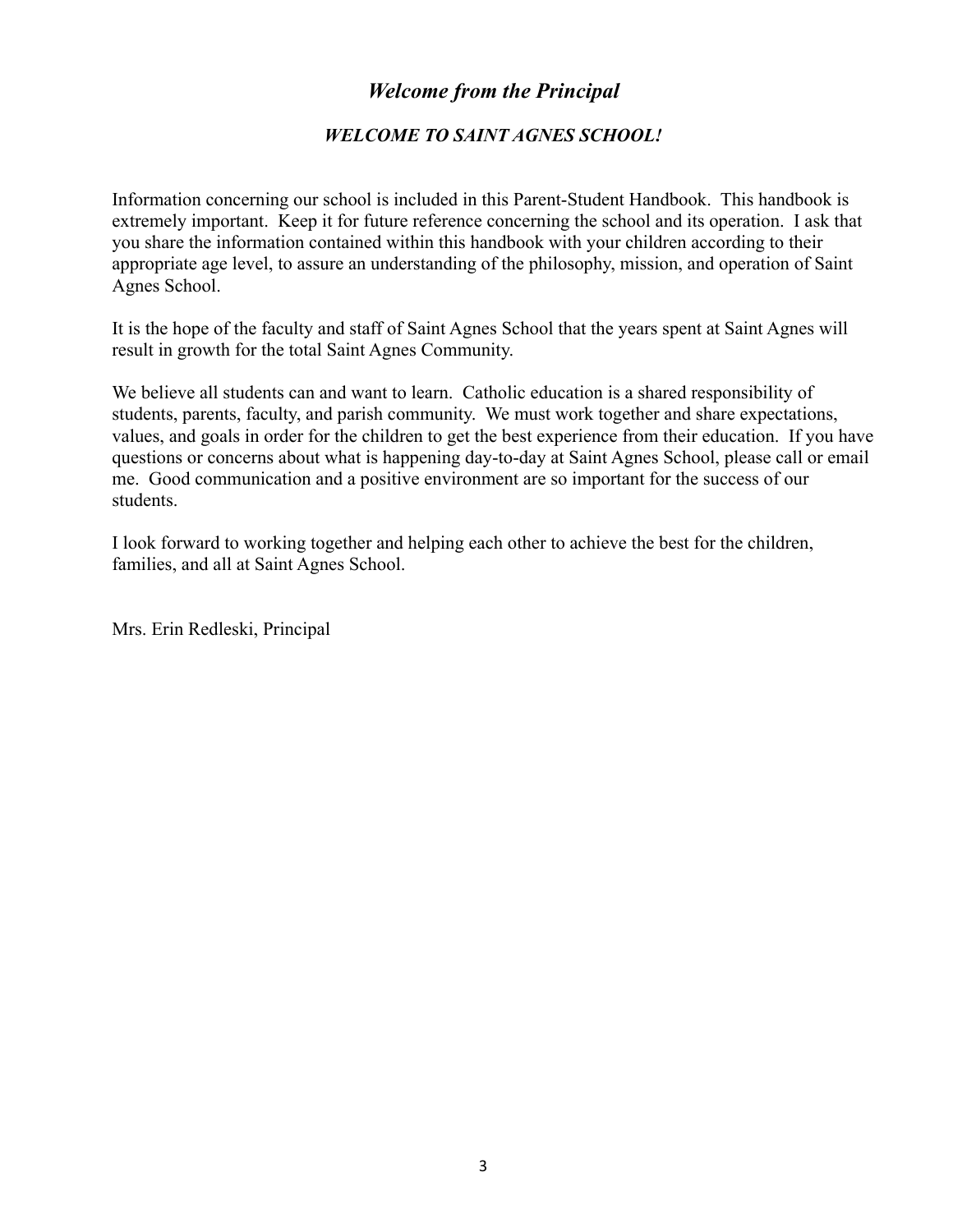#### *Saint Agnes School Faculty and Staf* **2021-2022**

#### **Administration**

Mrs. Erin Redleski, Principal Mrs. Judy Pieper, Assistant Principal

#### **Kindergarten**

Ms. Alli Kindt Mrs. Stacey Turner Mrs. Geri Loos - Instructional Aide

#### **Grade 1**

Mrs. Marci Hagedorn Mrs. Betsy Stoeckle Mrs. Christy Ruehl - Instructional Aide

#### **Grade 2**

Mrs. Katie Graham Ms. Melissa Smith Ms. Gail Osborne - Instructional Aide

#### **Grade 3**

Ms. Becky Hill Mrs. Lisa O'Connor Ms. Gail Osborne - Instructional Aide

#### **Grade 4**

Mrs. Terri Hans Mrs. Tracie Wiehe Mrs. Joanne Lape - Instructional Aide

#### **Grade 5**

<span id="page-3-0"></span>Mrs. Megan Arlinghaus Mrs. Celia Middendorf Mrs. Lucy Winter Mrs. Linda Stoudt - Instructional Aide

#### **Office Staff**

Mrs. Mindy Sucher, Administrative Assistant Mrs. Paula Jansing, Office Assistant

#### **Grades 6-8**

Ms. Sara Auciello Ms. Maddie Axtell-Stegman Mrs. Debbie Finke Ms. Maggie Flanagan Ms. Sarah Good Ms. Katie Schweitzer Mrs. Rachael Sharp Mrs. Sue Wadsworth

#### **Academic Support**

Mrs. Judy Pieper- Academic Support Coordinator Mrs. Gina Eckerle Mrs. Debbie Finke Mrs. Jenny Steffen

#### **Specials Teachers**

Mrs. Laura Brauch – Physical Education Mrs. Lori Buscher - Music Ms. Vanessa Dixon - Spanish Mrs. Gina Eckerle – Art Mrs. Natalie Egan – Library Mrs. Christina Woolley – Computer/Technology

#### **Support Staff**

Mrs. Sheila Dumford - Counselor Mrs. Donna Moreland – Counselor Ms. Mary Long – Cafeteria Manager Ms. Jordan Fischer – Speech Mrs. Mary Jo Wuestefeld - Liturgical Music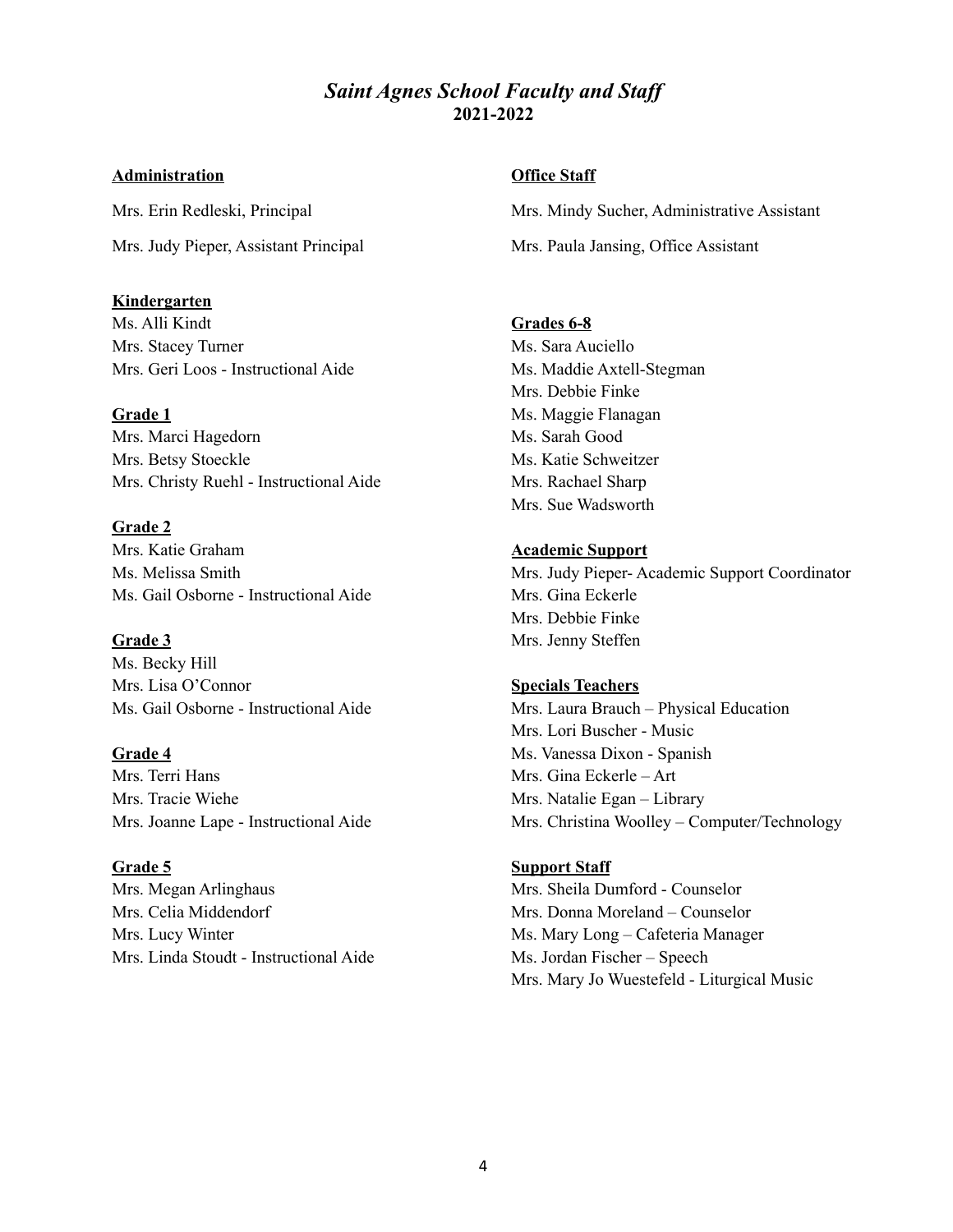## *Mission and Philosophy Statements*

#### **Mission of Saint Agnes Parish**

We, the faith community of Saint Agnes, a Roman Catholic Church and school within the Diocese of Covington, commit ourselves to:

- Become a welcoming, loving community based on faith in the Word of God, love of Christ in the Eucharist, and responsiveness to the guidance of the Holy Spirit;
- Strengthen faith in adults, youth, and children through liturgies, sacraments, religious education, study of scripture, small group sharing, and personal prayer;
- Promote the respect for all human life in recognition of the unique gifts bestowed by God on every individual;
- Teach our faith as the first priority within our school;
- Challenge our young people to develop a Christian lifestyle within the Catholic tradition;
- Evangelize the Word of God to inactive parishioners and the community. As our parish unites in fulfilling our mission towards becoming the Body of Christ, we pray for the guidance of the Holy Spirit.

#### **Mission Statement of Saint Agnes School**

Saint Agnes School exists to provide excellence in Catholic education while inspiring and empowering our students to live the Gospel message of Jesus Christ. As compassionate and faithful Christians, we continue to pursue our spiritual journey, achieve our highest academic potential, and be stewards of the Catholic faith to others.

#### **Philosophy of Saint Agnes School**

Saint Agnes School is a parish faith community where administrators, teachers, parents and school personnel work together to provide a strong Catholic education for each of its students. The spiritual, moral, intellectual, social, physical, and emotional development is supported and the dignity of each person is respected.

Our shared commitment is to teach and nurture our Catholic faith and to model it as we embrace and live the Gospel values today and in the future. We strive to educate, to serve, to be good stewards and to practice social justice.

#### <span id="page-4-0"></span>**Right to Amend**

Statements in this handbook are subject to amendment with or without notice. The school will make every attempt to keep you informed of all changes as soon as it is practical; however, some changes might be necessary immediately due to unforeseen circumstances. The administration reserves the right to carry out disciplinary measures for any offense or misconduct related to the school, even though not mentioned specifically in the published rules and regulations.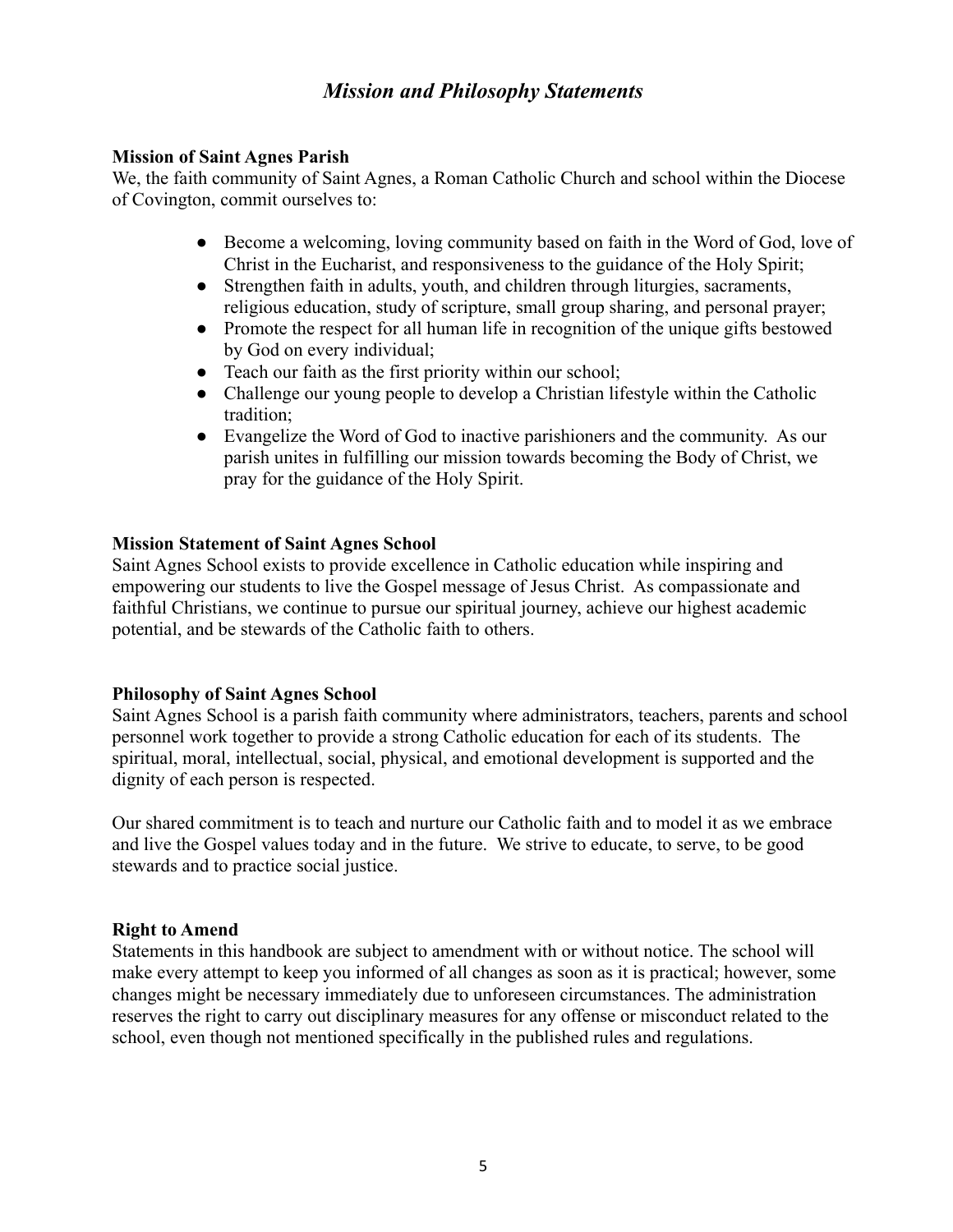## *Admissions & Withdrawals*

Saint Agnes School does not discriminate on the basis of race, color, or national origin in its employment practices or admission policies.

Saint Agnes School is a Catholic school that serves the people of Saint Agnes Parish, as well as other students and families from the Northern Kentucky and Greater Cincinnati areas. Saint Agnes School accepts students, both Catholic and non-Catholic, from both the parish and non-parishioners.

Saint Agnes School maintains a maximum classroom ratio of one (1) teacher per twenty-six (26) students.

All students in kindergarten through eighth grade register annually to attend Saint Agnes School. Documentation from the previous school attended will be requested for all new students. New students may be interviewed by the principal before acceptance into Saint Agnes School.

Documents required for registration include: a completed online registration form, registration fee, a copy of the original birth certificate, and a copy of the baptismal certificate if the child was not baptized at Saint Agnes Church.

#### **Age of Admission Policy**

Children who turn five years of age no later than August 1, 2021, following the opening of school may enroll in kindergarten. Children who turn six years of age no later than August 1, 2021, following the opening of school may enroll in first grade. Exceptions for early entry into kindergarten or first grade may be considered for students who turn five years of age (kindergarten) or six years of age (first grade) on or between September 1, 2021, and October 1, 2021, and who meet the early entrance criteria.

Early Entrance Criteria:

- 1. Verification of date of birth
- 2. Written request by the parent or guardian for early entry submitted to the school principal by June 1 prior to the date of the requested entrance
- 3. Successful completion of a Diocesan-approved standardized test
- 4. Available space in the school
- 5. Best interest of the child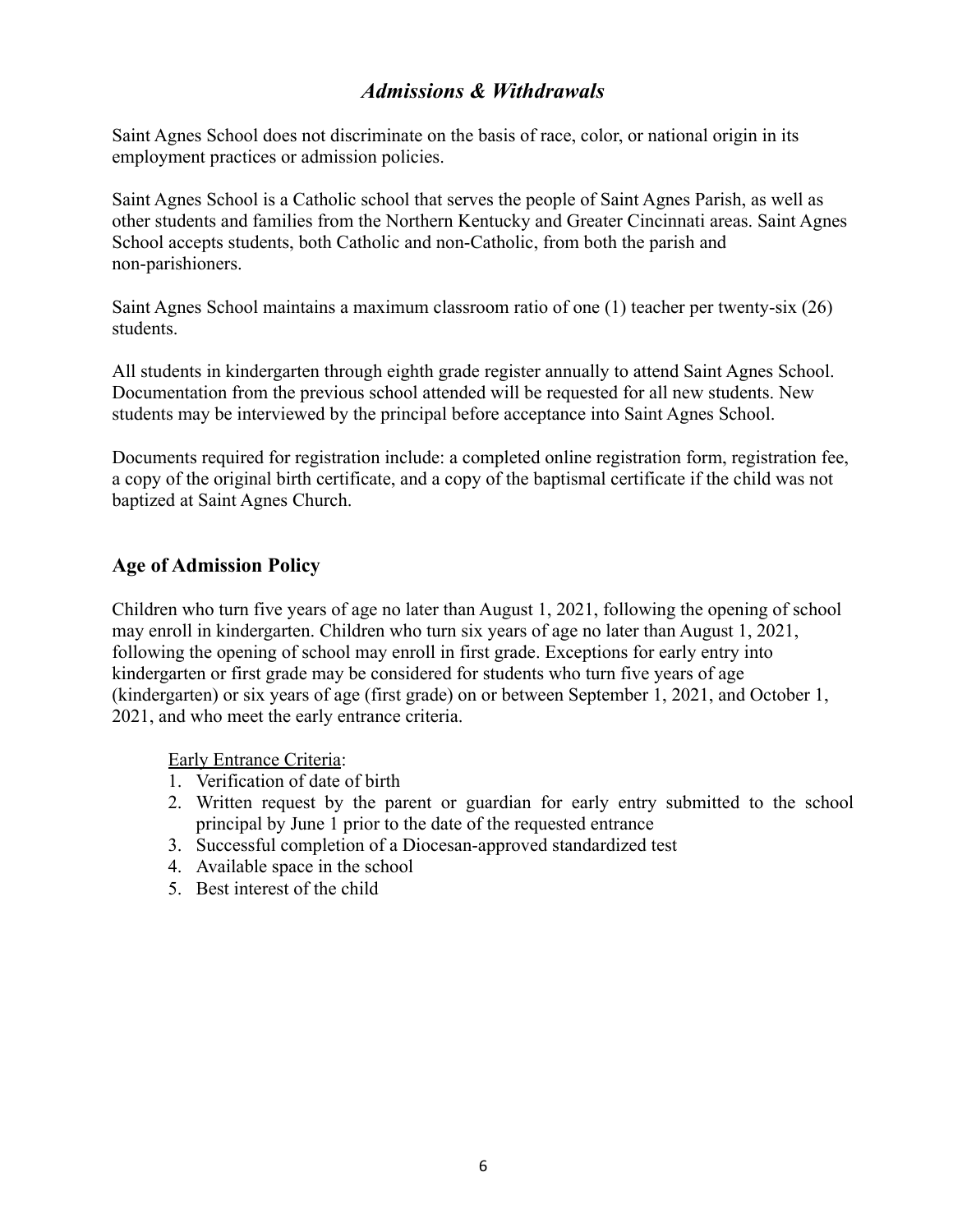## **Admission Policy**

Admission to Saint Agnes School is based on the following:

- 1. All families with children presently enrolled in school
- 2. Registered active parishioner, including regular Mass attendance, financial support of both school and parish, active support via school service hours program
- 3. Registered parishioner, including regular mass attendance; financial support of both school and parish
- 4. Non-parish family

## **Admission of Students with Exceptional Needs**

Saint Agnes School is committed to inclusive education and offers the following special education services:

- Interventions (academic and behavioral supports and instruction)
- Speech Therapy (through Kenton County School District)
- School Counseling (through Catholic Charities site-based counseling program)

Saint Agnes School recognizes that inclusion is a process. It involves the ability to communicate with a group of learners with diverse needs. Inclusion is a philosophy of teaching that relies on the abilities of educators to promote an environment that respects and reveres the rights of all students to learn in regular education classrooms in Catholic schools.

Children with exceptional needs requiring special modifications or accommodations will be included in the educational program of Saint Agnes School unless it is determined, after a thorough review as outlined in Diocesan guideline G6510, that their needs cannot be adequately met.

While Saint Agnes School does have an academic support program that assists in implementing curriculum accommodations and modifications, resources are still limited. A student's learning needs will dictate the school's decision to grant admission. Preference will be given to parish children with exceptional learning needs.

Initial enrollment would be granted on a tentative basis with the understanding that in the event the exceptional needs of the child cannot be reasonably accommodated by the school, the custodial parents or guardians will agree to enroll their child in another school system which can accommodate the special needs of exceptional children.

## **Withdrawals**

Students withdrawing from Saint Agnes School for any reason must notify the school office at least two days before the student leaves. A request for records from the new school must be sent to Saint Agnes School before any records regarding the individual student will be released. Tuition and fees must be current at Saint Agnes School before student records will be released to another school.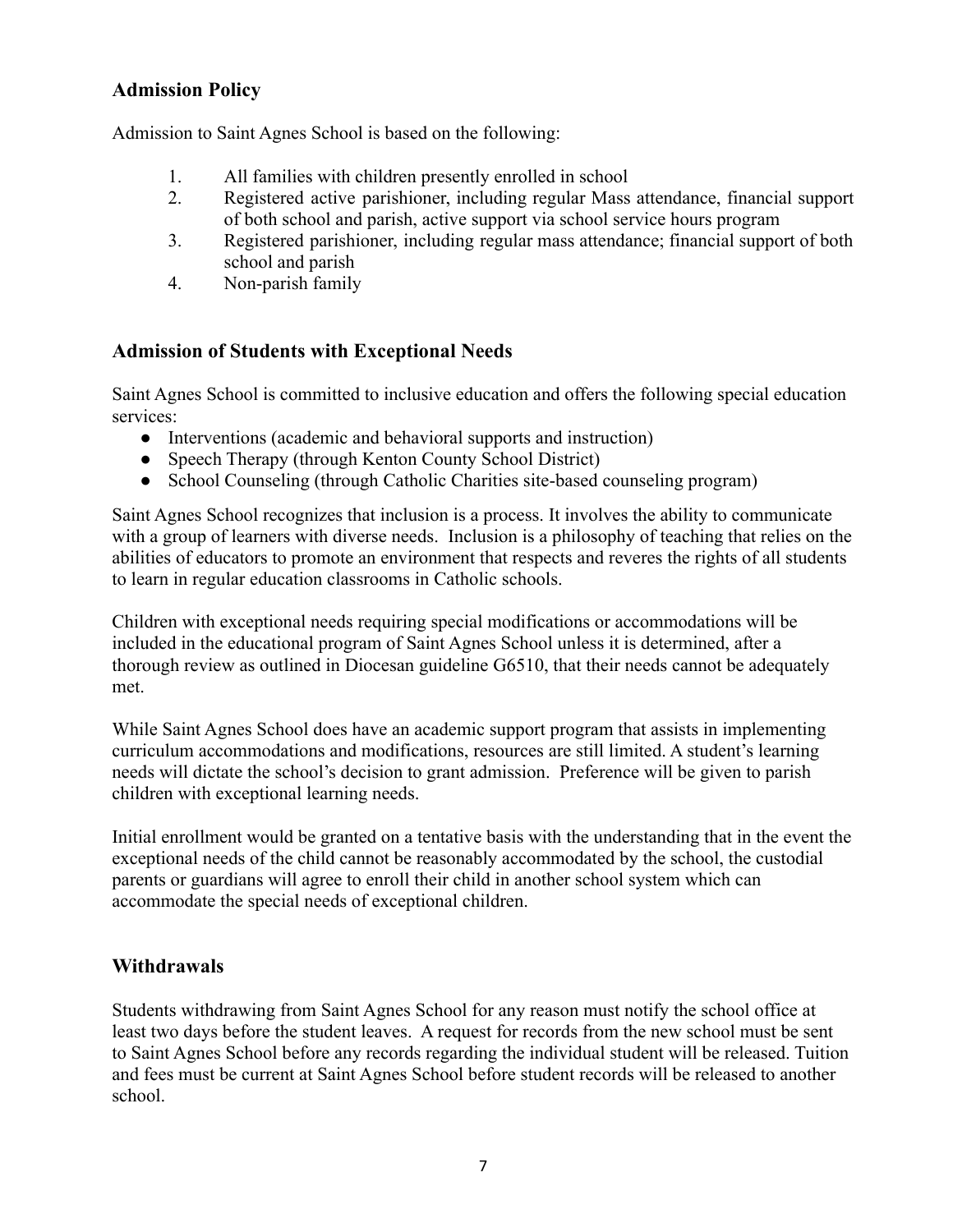#### **Student Records**

Saint Agnes School maintains all student records. These records reflect your child's educational experience as well as a useful planning tool for the future. Provisions of the Family Education Rights and Privacy Act of 1974 control access to this information. The release of student record information beyond educational purposes of the school can only be done with the consent of the parent or legal guardian. After a parent has signed the Release of Records form, Saint Agnes School will forward educational records to the school in which a student has requested admission.

## *Communication*

The best educational atmosphere is one in which the parent, student, teacher, and administrators work together as a team. The commitment of the faculty and administration is to work in a constructive, professional manner for the success of the students. Lines of communication between all members of our educational community need to be open and direct, and they operate best when handled swiftly and confidentially.

- Parents are asked to call the school office, write a note, or send an email to contact a staff member for an appointment to conference with the principal, teacher, or other staff member,
- Pertinent and timely information is sent through email. Please make sure your current email address is listed in Sycamore.
- A weekly newsletter is completed each Wednesday, posted on the school website, and emailed to school families.
- The school maintains an updated website with multiple links for school information.
- Parents should first speak directly to the teacher about classroom or academic concerns.. Should the problem remain unresolved, the parent may contact the principal. If a problem still remains unresolved, only then should the pastor be involved.

## *Tuition*

The school tuition rate is set annually, prior to the start of the new school year for the Saint Agnes parish families and non-parish families. Each school family is required to set up an account on the FACTS website for tuition collection. The FACTS program is used for tuition collection and accounting.

Families registered in the Saint Agnes Parish are expected to be active members of the parish, to attend Mass regularly, to give service to the parish and/or school, and to contribute to the weekly collection to be considered for the parish tuition rate. School families who are not active members of the parish will pay the out-of-parish tuition rate.

Tuition assistance may be offered based upon receipt and approval of a financial aid application. Parishioners may apply for assistance once they have been members of the parish for one full year. The application for tuition assistance is made available through FACTS Tuition Management System each spring. Dates for application for financial aid are announced by the principal. The application should be completed online by the designated due date for possible tuition assistance.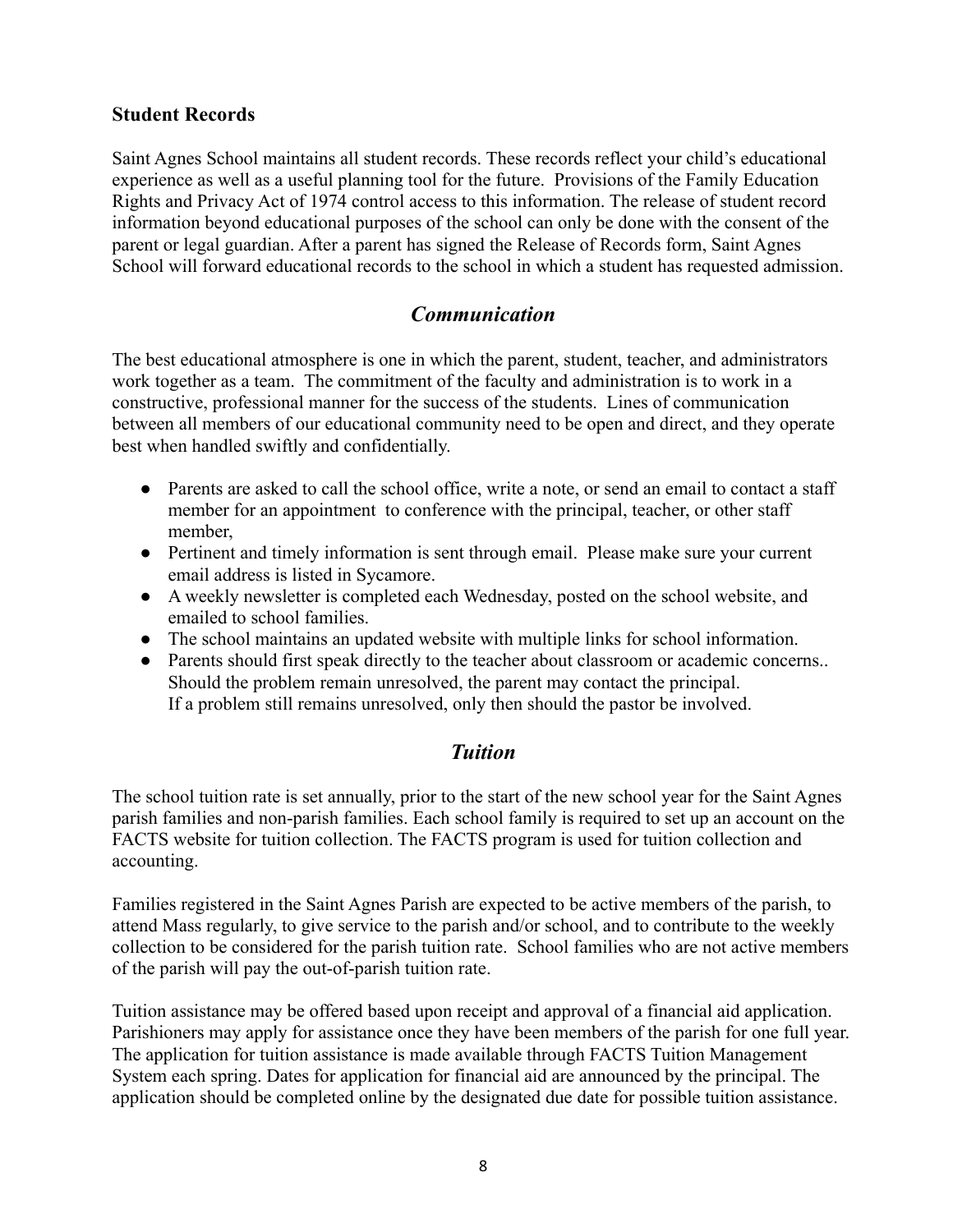## **School Tuition Payment Policy P3500**

Saint Agnes Parish and School are committed to providing a quality Catholic education to all. We recognize and appreciate the sacrifice that school families make to send their children to a Catholic School.

Therefore, Saint Agnes offers a variety of tuition assistance programs to help make your investment in a quality Catholic education more affordable. However, it is important to note that school tuition alone does not cover the cost of educating your child(ren) for a school year.

Saint Agnes Parish contributes a significant subsidy for each student to help offset the cost of their education. It is our commitment to you to continue providing quality education with fiscal responsibility.

In order for the school to continue to provide a quality Catholic education, it is necessary for the school to meet its own financial obligations. Toward that end, the following School Tuition Payment Policy has been adopted: (Reviewed 2020-2021)

- 1. It is the obligation of every family with children attending Saint Agnes School to remain current with regard to tuition and fees incurred prior to, during and following a school year. "Remaining current" is defined as being paid in full on or before the date on which payment is due.
- 2. If payment remains unpaid for thirty (30) days beyond the due date, the Parish Business Manager shall send a delinquency notice. The family has the responsibility to respond to the notice and provide reason for delinquency.
- 3. After receipt of a delinquency notice, the family shall have fourteen (14) days to either satisfy the outstanding balance, including all applicable late fees, or provide a mutually agreed upon plan of action to the Parish Business Manager to satisfy the outstanding balance.
- 4. For families who remain unresponsive with the Parish Business Manager, providing neither payment nor a payment schedule, student attendance may be suspended. Students may not be permitted to return to school until balance is satisfied or a mutually agreed upon payment plan is confirmed in writing with the Parish Business Manager.
- 5. Students from families with outstanding balances, who have not communicated with the Parish Business Manager and/or have not complied with an agreed upon payment plan, shall:
	- a. Not receive report cards or transcripts;
	- b. Not be permitted to register for the following school year;
	- c. Lose priority registration placement privileges;
	- d. Be transferred to the class waiting list;
	- e. Not be added to a class list.
- 6. Priority placement for determination of selecting and admitting students from the class waiting list shall be determined by the following:
	- a. Level 1: Registered active parishioner, including regular Mass attendance; financial support of both school and parish; active support via School Service Hours program.
	- b. Level 2: Non-parish school family; active support via School Service Hours Program
	- c. Level 3: Registered parishioner with no school or parish involvement;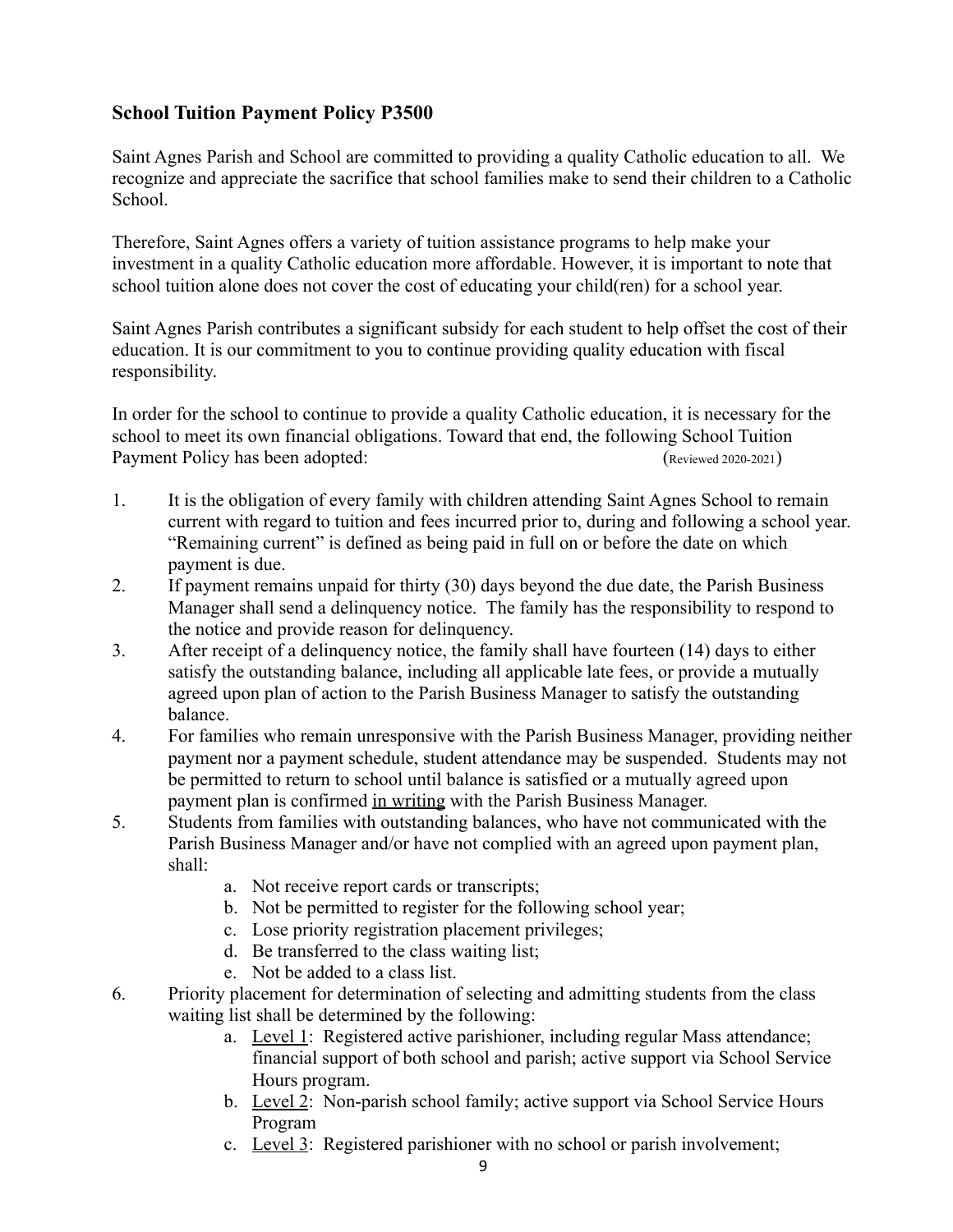#### non-parish family with no school involvement

\*Families on the same "level" will be determined on a first-come, first-admitted basis.

\* Status for "active parishioner" may be considered for extended family members.

#### **Fees**

Registration and other fees are established each year. Currently, there is an initial \$60 registration fee to attend Saint Agnes School. An annual re-registration fee of \$30 is required from each existing school student to reserve their spot for the following school year. That fee is applied to the school fees.

Student fees are added into the expense of tuition. Each student pays the same student fee. The fees allocated for the 2021-22 school year are: (Revised 2019-2020)

| Technology                  | \$125.00 |  |
|-----------------------------|----------|--|
| PTO Fund                    | \$17.00  |  |
| Classroom Supplies          | \$52.00  |  |
| <b>Textbooks</b>            | \$90.00  |  |
| Diocesan Administration Fee | \$24.00  |  |
| School Counselor Fee        | \$73.00  |  |
| <b>Copier Services</b>      | \$26.00  |  |
| <b>Library Services</b>     | \$5.50   |  |
| <b>Testing Materials</b>    | \$13.00  |  |
| Field Trip Bus Fee          | \$13.00  |  |
| School Management System    | \$11.00  |  |
| Oktoberfest-Class Baskets   | \$10.00  |  |

Fees for damaged and/or lost books must be paid prior to receiving the final report card.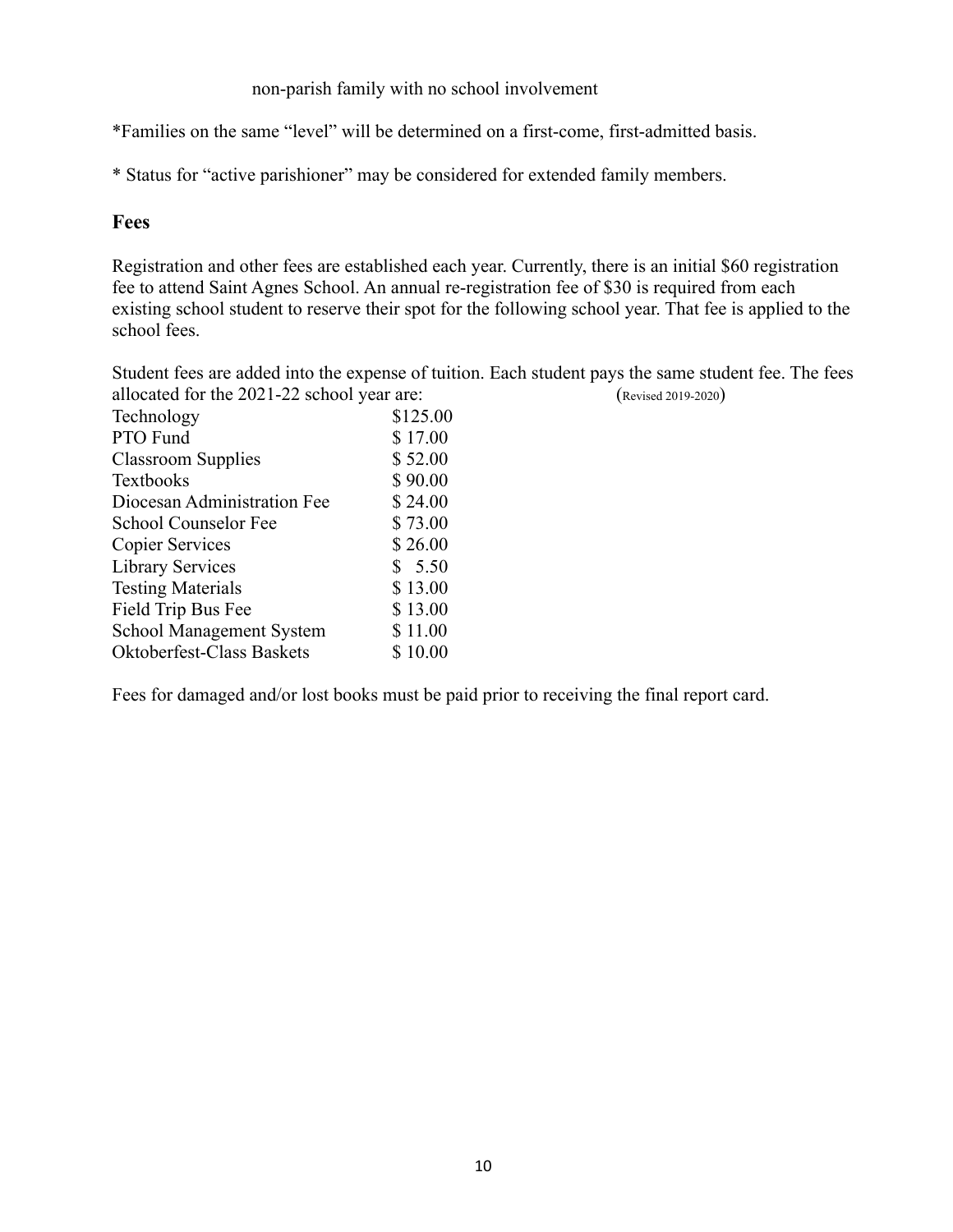## *Dress Code*

School uniforms are provided by:

## **Schoolbelles**

- $\bullet$  (513) 921-3417
- $\bullet$  (859) 581-3111
- www.schoolbelles.com

The following is a comprehensive list of uniform and dress code expectations, based on student gender and grade levels, that all students are expected to follow:

**Jewelry and Accessories:** Visible body piercing, except the ear lobe, are prohibited at school. Only one non-alarm watch, ring, and thin necklace may be worn. Girls' earrings must be posts or small hoops. No large or dangling earrings are permitted. Boys may not wear earrings to school. Make-up is not permitted. Other distracting accessories may not be worn. Solid-colored nail polish may be worn by girls.

**Hair:** Students must keep their hair neat, clean, and cut above the eyebrows. Distracting haircuts, colors, or styles that cover the eyes, hang on the neck, or are shaved with symbols are not permitted. Boys may not have hair that hangs on the neck nor may it be worn in a ponytail. The principal has the ultimate judgment in what is an acceptable haircut.

## **Grades K-8 - Girls**

**Grades K-5: Plaid jumpers** (offered by Schoolbelles) – Tights or leggings may be worn with jumpers throughout the school year.

● Girls MUST wear white, grey, navy, or black, solid-colored, ankle-length tights or leggings under their jumpers from November 1 - March 15.

**Grades 6-8: Plaid skirt** (offered by Schoolbelles) – Skirts should be no more than three inches above the bottom of the knee cap. Tights or leggings may be worn with skirts throughout the school year.

● Girls must wear white, grey, navy, or black, solid-colored, ankle-length tights or leggings under their jumpers from November 1 - March 15.

**Tights/Leggings** – White, grey, navy, or black, solid-colored, ankle-length tights/leggings must be worn under jumpers or skirts from November 1 - March 15. Leggings must be solid material throughout, i.e. no mesh, no sheer fabric

**Navy slacks** – No jeans, Levis, corduroys, contrasting top stitching, monograms, labels, or low side pockets are permitted.

**Navy shorts** – Cut-off slacks may not be worn. Shorts are not to be worn from November 1 - March 15.

\*Please note that navy skorts and/or navy skirts are not part of the dress code. **Belts –** Students in grades 3-8 must wear a solid-colored navy blue, black, or brown belt with shorts and slacks if there are belt loops.

**Shirts/Blouses –** Girls may wear a plain long or short-sleeve, collared, white-knit shirt with shorts or slacks. A blouse or banded white-knit shirt is to be worn with the jumper. All blouses or shirts must be tucked into the shorts or slacks unless they are the banded white-knit shirt. Blouses and shirts may not have monograms or labels.

**Sweaters –** Any student may wear a navy blue cardigan, pullover vest, or sweater. These must be plain with no contrasting trim, monogram, labels, or hoods. Velour is not permitted.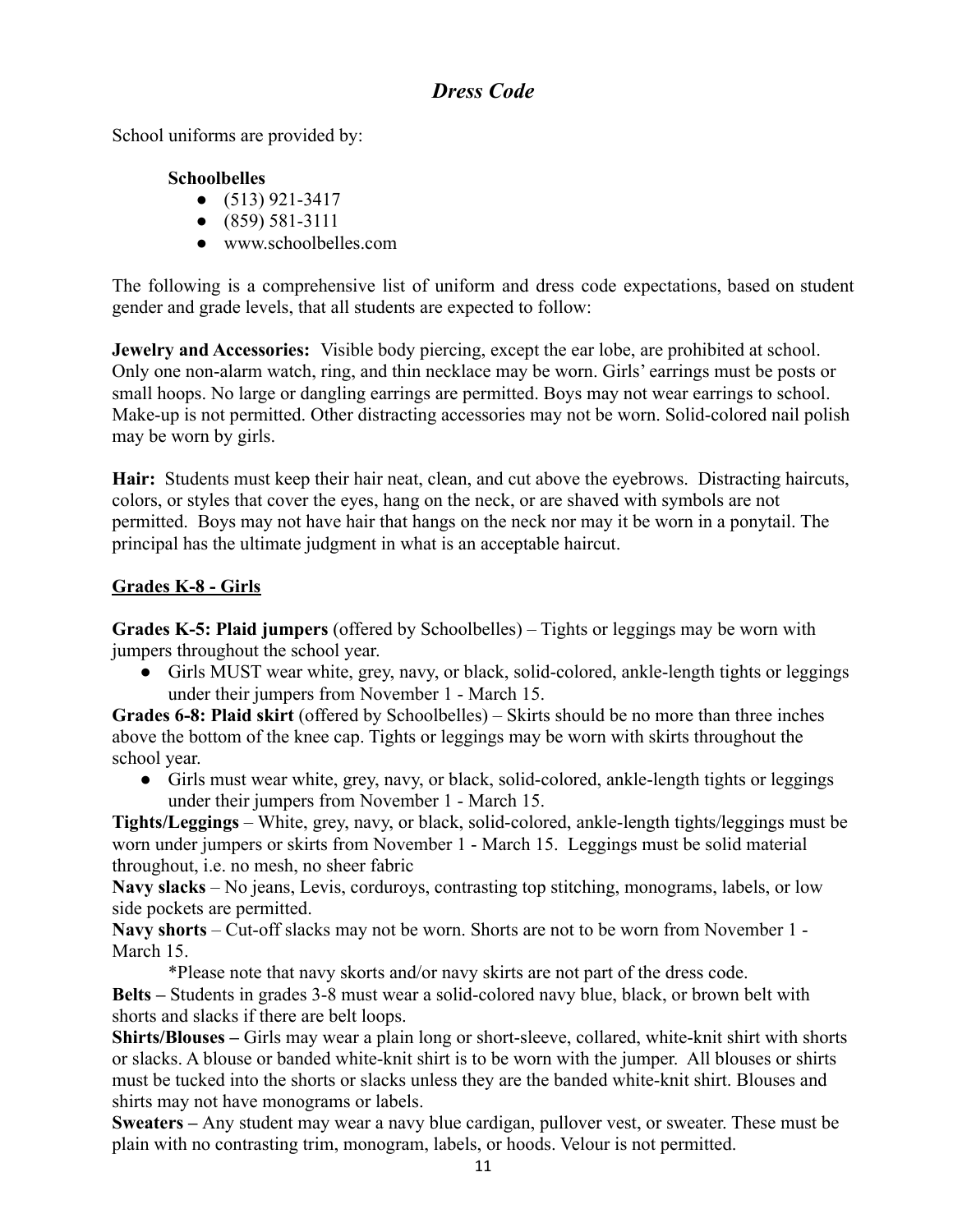**Sweatshirts –** Only the Saint Agnes uniform sweatshirt may be worn. These sweatshirts are offered for sale in the school office.

**Fleece Pullover –** A grey Saint Agnes fleece pullover may be worn over the shirt or blouse. \* This is available through Schoolbelles.

**Saint Agnes Sweater –** A grey Saint Agnes sweater may be worn over the shirt or blouse. \* This is available through Schoolbelles.

**Socks –** All students must wear white, navy, gray, or black socks. Socks may have simple logos and simple stripes.

**Shoes –** Sturdy, flat-heeled dress shoes or gym shoes are to be worn by all students. Shoes should fit well and have enclosed toes and backs. Non-dress shoes must have laces or Velcro and must be tied. Boots may not be worn. Shoes may not have distracting features, such as lights, wheels, etc. Students may not wear flip-flop type-shoes.

#### **Grades K-8 - Boys**

**Navy slacks** – No jeans, Levis, corduroys, contrasting top stitching, monograms, labels, or low side pockets are permitted.

**Navy shorts** – Cut-off slacks may not be worn. Shorts are not to be worn from November 1 - March 15.

**Shirts** – Boys may wear collared light blue or white, long or short-sleeve knit shirts or dress shirts. All shirts must be tucked into shorts or slacks.

**Belts –** Students in grades 3-8 must wear a solid-colored navy blue, black, or brown belt with shorts and slacks if there are belt loops.

**Sweaters –** Any student may wear a navy blue cardigan, pullover best, or sweater. These must be plain with no contrasting trim, no monograms or labels and no hoods. Velour is not permitted. **Sweatshirts –** Only the Saint Agnes uniform sweatshirt may be worn. These sweatshirts are offered for sale in the school office.

**Fleece Pullover –** A grey Saint Agnes fleece pullover may be worn over the shirt or blouse. \* This is available through Schoolbelles.

**Saint Agnes Sweater –** A grey Saint Agnes sweater may be worn over the shirt or blouse.

\* This is available through Schoolbelles.

**Socks –** All students must wear white, navy, gray, or black socks. Socks may have simple logos and simple stripes.

**Shoes –** Sturdy, flat-heeled dress shoes or gym shoes are to be worn by all students. Shoes should fit well and have enclosed toes and backs. Non-dress shoes must have laces or Velcro and must be tied. Boots may not be worn. Shoes may not have distracting features, such as lights, wheels, etc. Students may not wear flip-flop type-shoes.

#### **Physical Education Uniform**

The gym uniform must be purchased from the school office and is worn on the student's gym day. The uniform consists of shorts, t-shirt, and sweatpants. Only gym uniforms may be worn to gym class. Gym shoes must be worn. Gym t-shirts must be long enough to be tucked into shorts or sweatpants. Shorts and sweatpants purchased from other stores are not approved gym uniform attire.

- Girls must wear white, grey, navy, or black, solid-colored, ankle-length tights or leggings under their gym shorts. from November 1 - March 15. Leggings must be solid material throughout, i.e. no mesh, no sheer fabric.
- Boys must wear gym uniform sweatpants from November 1 March 15, and they may not wear athletic leggings under their gym shorts.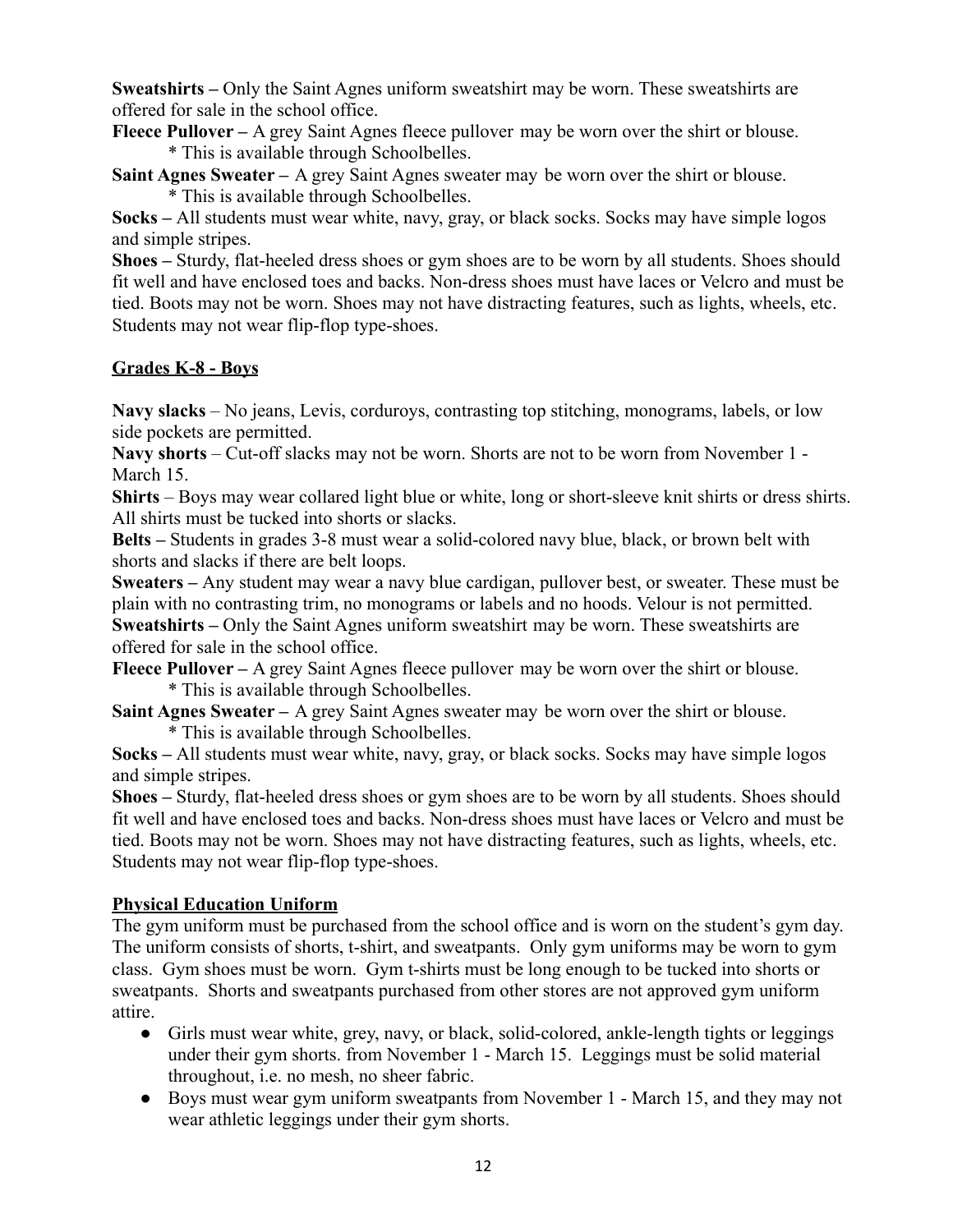## **8th Grade Apparel**

The 8th grade t-shirt and sweatshirt order is placed at the beginning of the school year. Once the attire is delivered and distributed, 8th grade students may wear the apparel with regular uniform bottoms weekly on Wednesday and on spirit wear days.

#### **Spirit Wear Days**

Spirit wear days are the last Thursday of each month. Students may wear a Saint Agnes shirt (spiritwear, sports team shirt, etc.) with uniform bottoms (regular uniform bottoms or gym uniform bottoms). Sleeveless tops must have short or long-sleeved shirts underneath. Spirit wear shorts and sweatpants cannot be worn on spirit wear days.

#### **Out-of-Uniform Days**

Generally, students will be permitted to wear clothes with no offensive or inappropriate sayings or pictures. Inappropriate dress, including shorts that are too short or tight fitting, will result in students calling home for other clothes. Yoga pants and leggings cannot be worn by themselves, and must be worn with shorts or skirts. For example, an outfit combination of yoga pants/leggings and a tshirt/sweatshirt are not allowed.

Students may not dye their hair or wear face paint or glitter on these days. The principal has final discretion on what is considered appropriate clothes for school on out-of-uniform days.

## *School Procedures*

#### **Arrival Procedures**

The school day is from 7:45 a.m. until 2:45 p.m. for all students in grades kindergarten through eighth.

- Between 7:15 and 7:45 a.m., students are to enter school through the cafeteria doors on Mulloy Drive. All school doors are locked at 7:45 a.m. Students arriving after 7:45 a.m. must use the front doors and report to the office for a tardy slip.
- Parents are to pull up along the sidewalk as far forward in the yellow safety zone. Students should be prepared to depart the car when the traffic flow stops. Please do not pass cars unloading children.

#### **Dismissal Procedures**

The regular school days ends at 2:45 p.m. and student dismissal is announced in the following order:

- **Procedures for Walkers:** Walkers are called first and proceed to either the office or cafeteria doors for dismissal.
	- All students who must cross Sleepy Hollow Road should use the help of the crossing guard.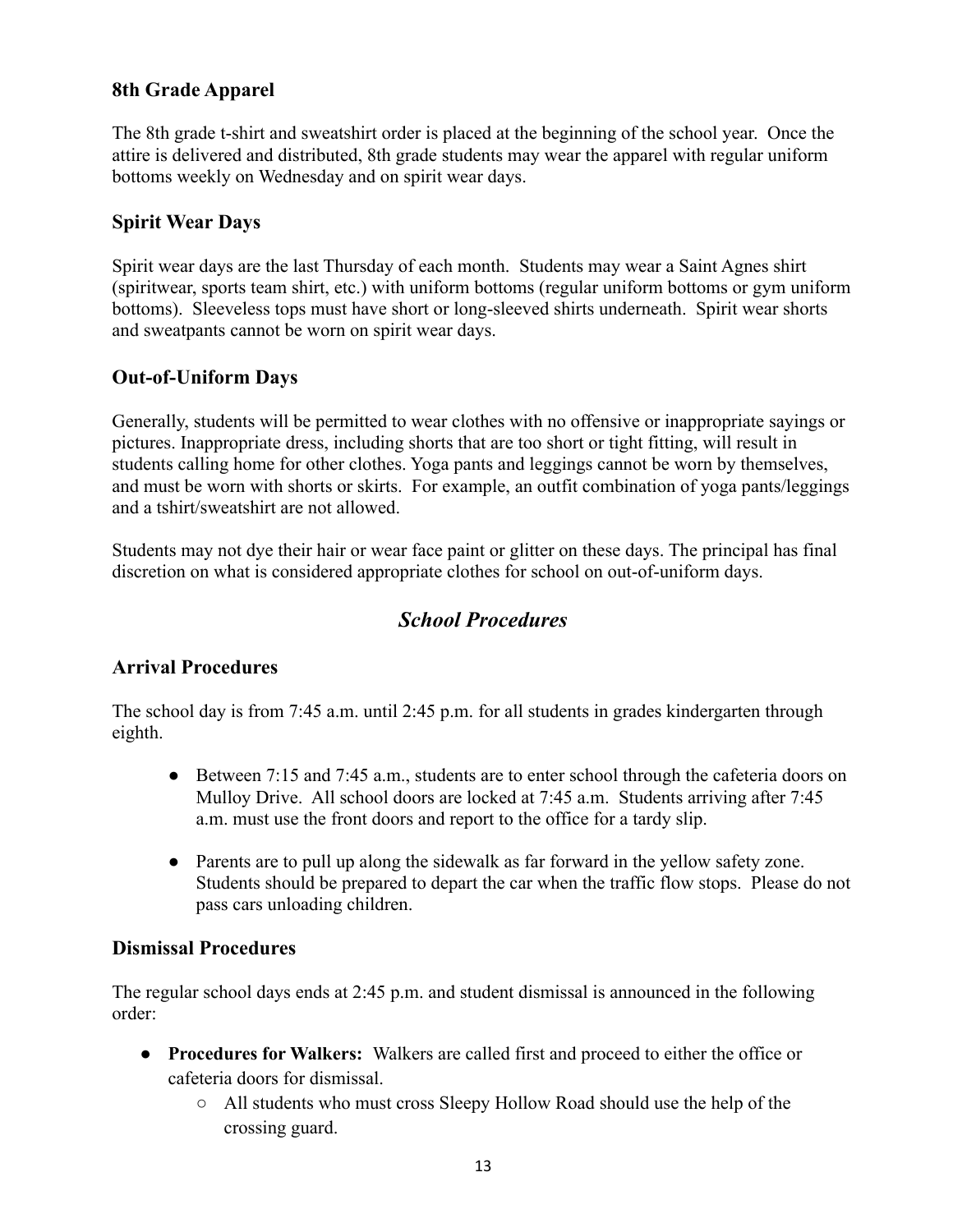- Students should respect neighbors' yards and properties and use sidewalks where available.
- **Procedures for Bus Riders**: Bus riders are dismissed to either Bus #1 or Bus #2 and must exit through the office doors. Any child who misses the bus must wait in the office for pick-up.
- **Procedures for Car Riders:** Car riders are dismissed from their homeroom by name and exit through the cafeteria doors.
	- $\circ$  Parents are not to pick up students via car in front of the church or on neighboring streets.
	- Students who ride home in cars, should be picked up in the car line on Mulloy Drive.
	- $\circ$  Any student(s) whose car does not arrive will be accompanied to the office by a staff member.
		- If students are not involved in an after-school activity and not picked up by 3:15 p.m., parents are subject to pay \$1 for each minute a student waits.
- **After-School Groups:** Students staying after school are dismissed to their designated space. Students in after-care are dismissed to the cafeteria.
- **Late Bus:** Late bus riders are dismissed last. When the late bus is called, the teacher on duty will go to the cafeteria and monitor students. Any child who misses the bus will be accompanied to the office by a staff member.

## **Delay of School**

If a morning delay is called, please adhere to the directions given through a phone blast, e-mail, local media, and Saint Agnes School social media. Delays could be one-hour, 90 minutes, or two-hours and the new start time will be communicated to families.

## **Weather Emergency Days**

In the event that the school day is canceled due to inclement weather, parents will be notified through a phone blast, e-mail, local media, and Saint Agnes School social media. The decision to close school will be made as soon as possible.

In the case of a severe weather warning, such as the threat of a tornado, school dismissal may be delayed. Every attempt to communicate a delayed dismissal will be made to parents.

Weather emergency days may need to be made up on the school calendar.

## **No Bus Service Days**

If it is necessary to cancel bus service for inclement weather, bus repair, etc., parents will be notified as soon as possible. Generally, a phone blast, e-mail, local media, and Saint Agnes School social media will communicate the cancellation. In case of an emergency, every attempt will be made to notify the parents.

If bus service is not able to provide service on a school morning, Saint Agnes School will attempt to provide service in the afternoon. If bus service is not possible, parents will be notified as soon as possible.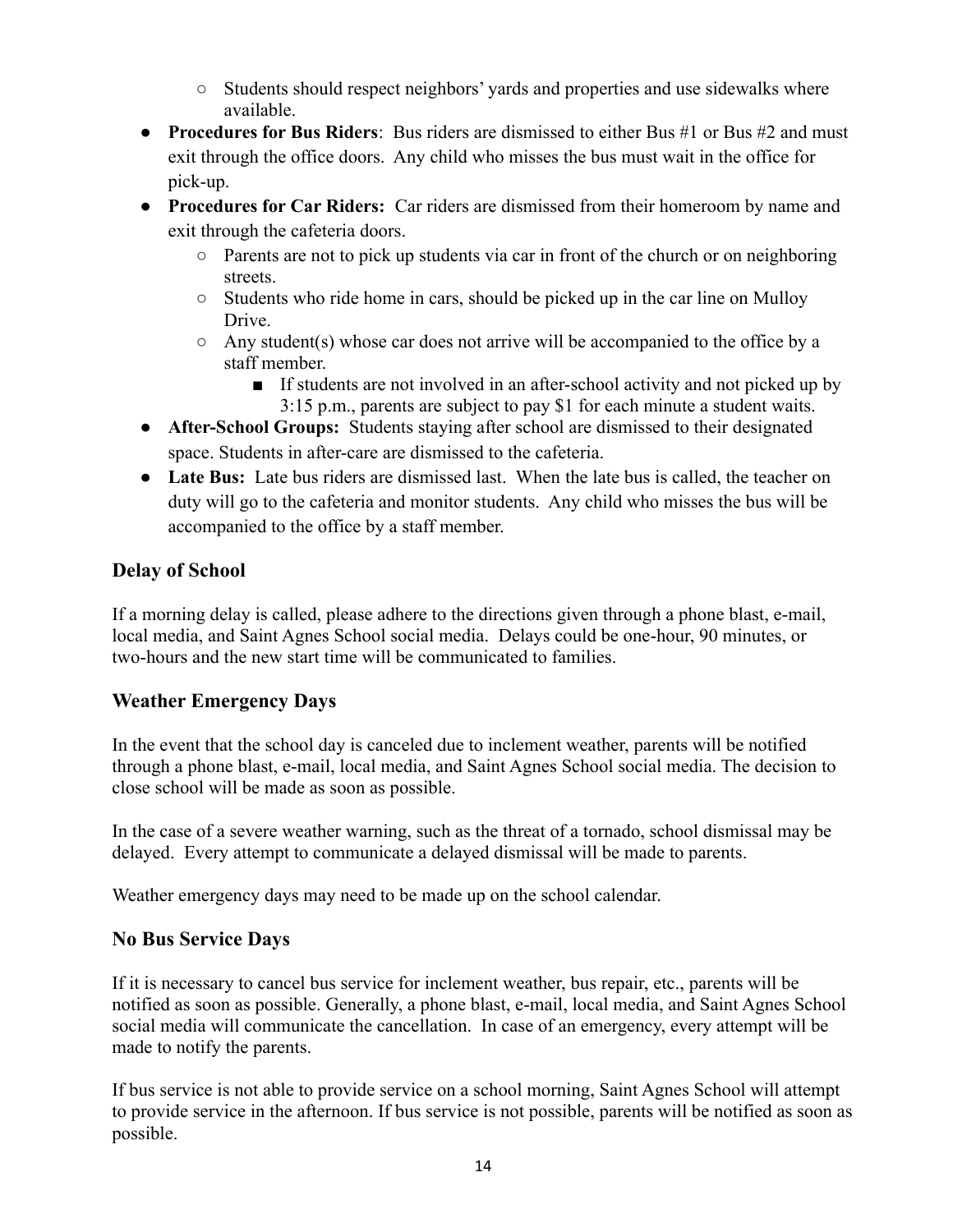## **Leaving During School Hours**

If a student must leave school during the school day, a parent or legal guardian must send an email or note to the school stating the time and reason the child must leave. The student will always be dismissed from the school office, and the parent or guardian will complete the sign-out sheet in the office.

No student may leave the school premises at any time during the school day without the permission of the school office staff.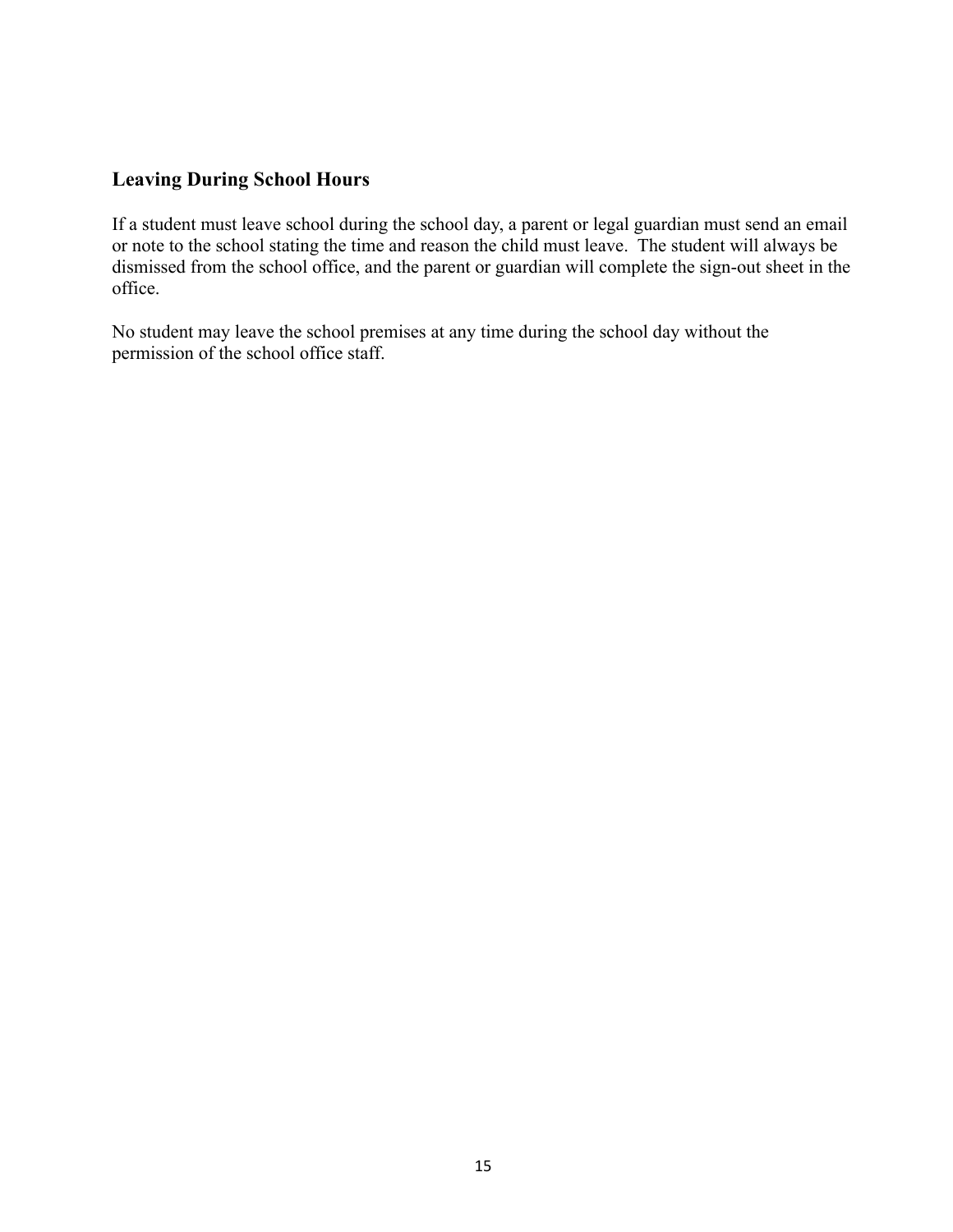## *Attendance & Tardies*

School attendance should take priority over other activities. Students are tardy when arriving in the classroom after 7:45 a.m. and must report to the office for a tardy slip in order to enter class.

- Excused tardies may include doctor and dentist appointments, medical illness, and funeral attendance.
- Unexcused tardies may include vacations, oversleeping, transportation issues, and weather-related tardies.

Students are marked as tardy or absent in the following instances:

- Arrival before 9:45 a.m. is tardy and after 9:45 a.m. is one-half day absent.
- Leaving before 12:45 p.m. is one-half day absent and after 12:45 p.m. is tardy

Consequences for student tardiness in grades 3-8:

- Four unexcused morning tardies will result in thirty minutes of make-up time after school on an assigned day.
- Six unexcused tardies will result in a Friday afternoon detention.
	- Every four tardies thereafter will result in a Friday afternoon detention.
	- The eighth unexcused tardy will result in a conference where a probation plan will be established.

## **Absences**

Parents must either call the school office (859) 261-0543 or e-mail the school office at  $office@saintagnes.com$  by 8 a.m. on the morning the child is absent. Homework and book requests for the absent student should be made at this time.

Parents are discouraged from taking their child out of school for reasons other than family emergencies, illnesses, or funerals. In these circumstances, absences are excused, and the student may make up assignments and tests once he/she returns to school.

- Teachers are not required to provide schoolwork ahead of time for families traveling on vacation.
- Daily work will be posted on the grade-level website for absent students
- Students have one week (7 calendar days) to submit absent work.
	- Students are responsible for completing all work missed due to absence.

A physician's statement may be required upon return to school after an extended illness (over five days) or for poor attendance patterns. If a student accumulates eight unexcused absences during a school year, a conference will be necessary with the parent, teacher, and principal, to discuss the student's educational needs and to establish a probationary plan for the student.

If a student cannot participate in outdoor recess or P.E. class, a written note stating the reason is required. Frequent or extended non-participation during these times may require a physician's statement.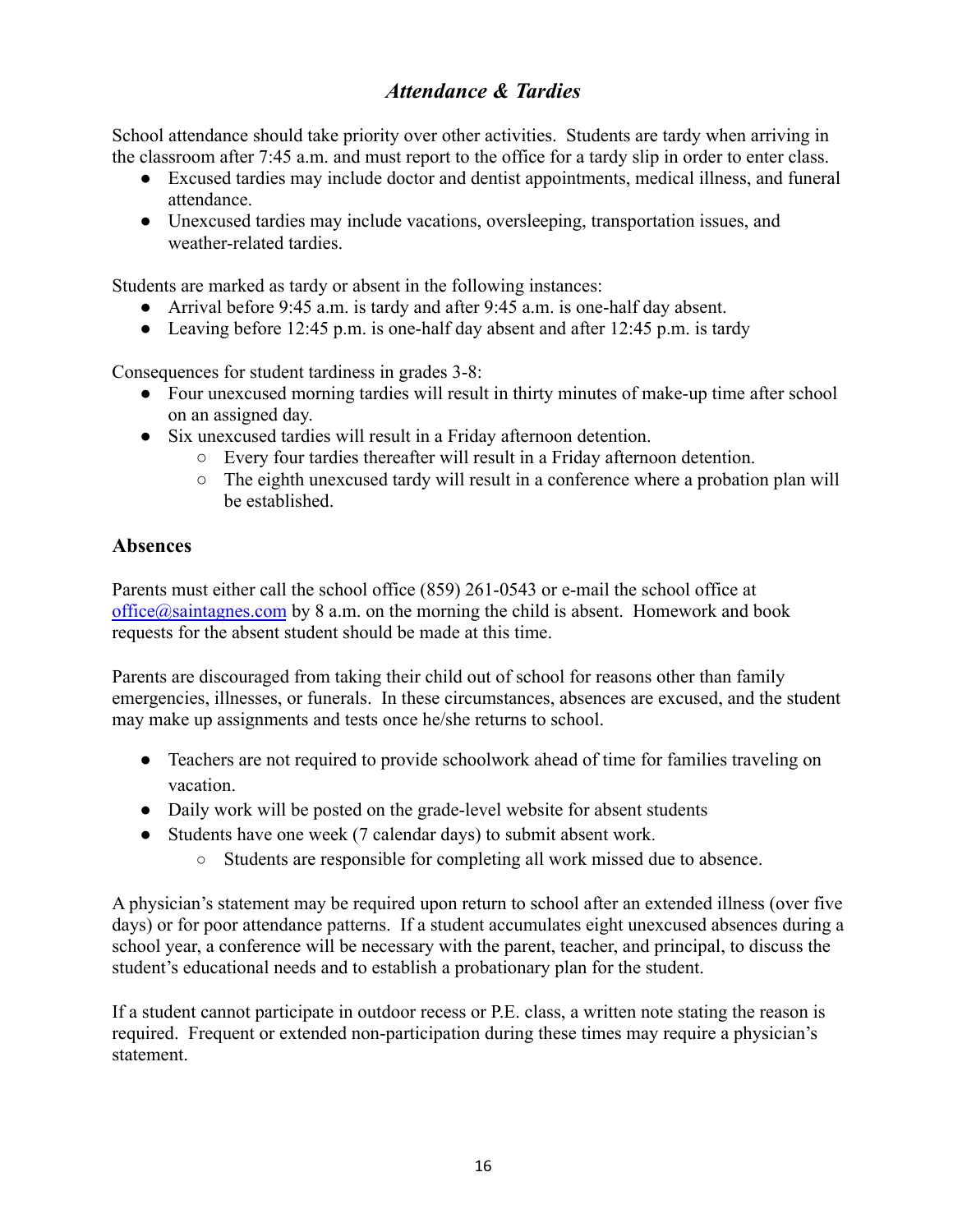## **Custody**

Any information regarding custody and visitation rights must be documented and given to the school office. Unless the school has documentation to the contrary, the school will respond to only the custodial parent. Kentucky law provides that "the custodial parent may determine the child's upbringing including his/her education." Legal counsel has advised that the non-custodial parent may have access to the child's records under one or more of the following conditions:

- access is granted by divorce decree;
- the custodial parent has given permission for limited or total access to the child's records;
- a court order has been issued granting access to the child's records to the non-custodial parent.

#### *Academics*

Saint Agnes School is accredited by the Non-Public State Accreditation Program of Kentucky and meets the curriculum requirements set forth by both the state and the Diocese of Covington. The accreditation process is conducted every five years and specific areas are reviewed every year.

## **Report Cards**

Report cards are posted electronically three times a year. Parents should first contact the teacher when concerned about the student's progress. Parents have access to their child's grades through the [Sycamore Education School Management System.](https://app.sycamoreeducation.com/index.php?schoolid=3292)

A formal parent/teacher conference will be offered at least once a year. Conferences can be held in-person or virtually. Designated days and times will be set for in-person conferences. Teachers or parents may request conferences throughout the year as the need arises.

#### **Homework**

Homework should be meaningful and purposeful. The amount of homework varies according to the grade level, the nature of the assignments, and the ability of the student. Every attempt is made to see that the amount of time spent on homework is reasonable. Please contact the teacher if you observe your child spending an excessive amount of time on homework or if your child claims he or she has no homework.

- Student assignments are to be written in the student planner/assignment book.
- Assigned homework will be checked on it's due date.
- Consequences for missing homework will follow the grade level policy.
	- Late assignments due to sickness are exceptions.
		- Students have seven calendar days to submit this work.
- Students may not grade the work of other students (quizzes, homework, etc.).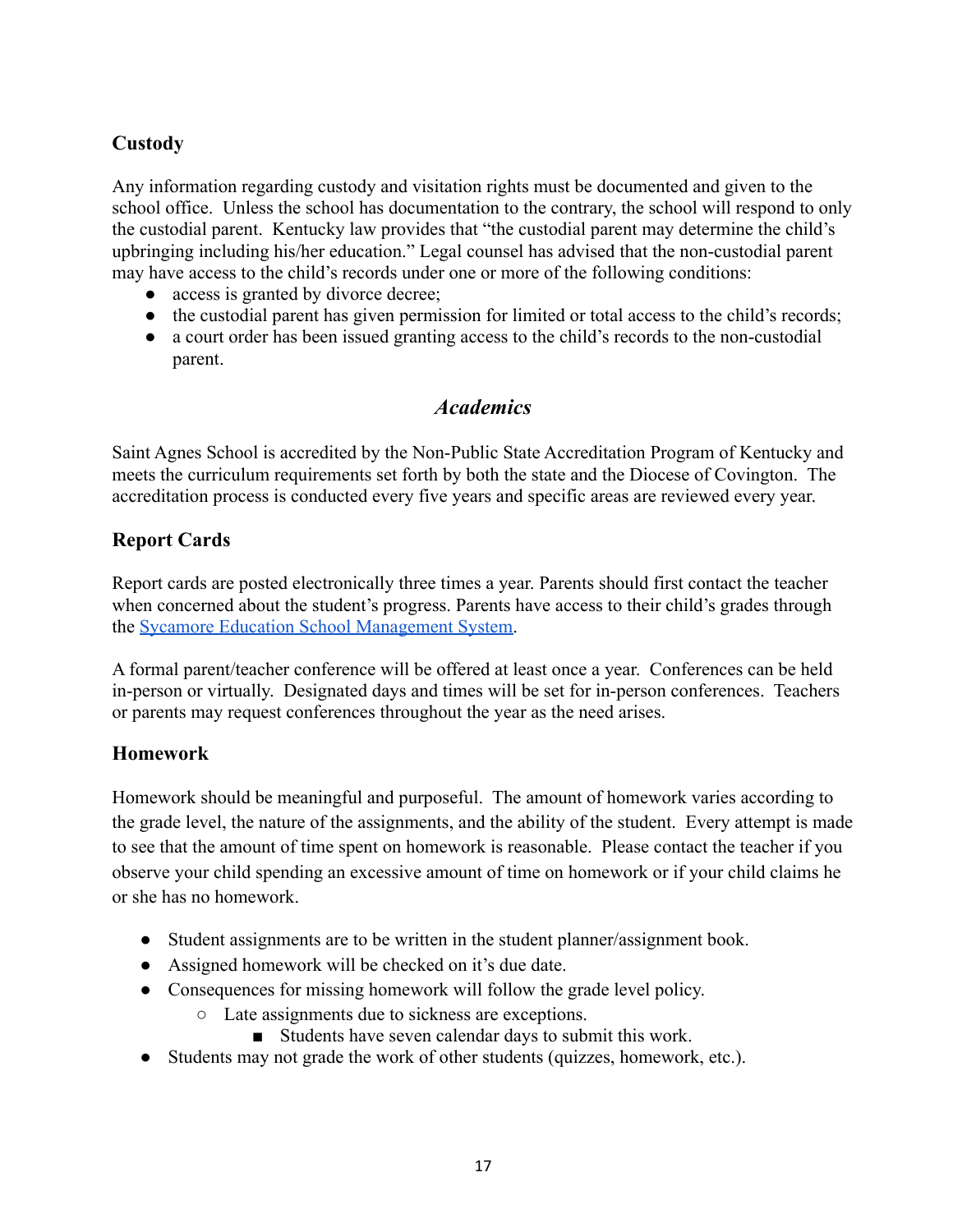## **Grading Scale**

The grading scale varies according to the grade level of students.

In grades kindergarten, one and two  $- I$ , D, N, and NA, are used to define progress

 $\bullet$  (I = independent; D = developing; N = needs improvement; NA = not applicable)

In grades  $3-8-A$ , B, C, D, F are used:

•  $(A = 93 - 100, B = 85 - 92, C = 75 - 84, D = 70 - 74, F = below 70)$ 

#### **Final Grades and Promotion**

After the trimester grades are averaged, any student who has earned an average of at least 70% in the major academic subjects will be promoted to the next grade level.

Students who have an average of 70%-74% are encouraged to receive tutoring by a certified teacher in those subject areas.

Any student receiving a percentage below 70% for the year must complete and submit skills assignments by July 31, 2022 to receive a passing score and be promoted to the next grade level.

Any student in grades five through eight receiving a percentage below 70% in three or more core subjects (Reading, Grammar, Math, Science, Social Studies, Religion) after trimester grades are averaged may not be promoted to the next grade level.

## *Curriculum & Standardized Tests*

#### **Standardized Tests**

Saint Agnes School participates in the achievement testing of students that is conducted two times per year through MAP testing, as recommended by the Diocese of Covington Catholic Schools Office. MAP testing is a computer adaptive test, which means every student gets a unique set of test questions based on responses to previous questions. MAP covers reading, language usage, and math. Results are reported to parents.

## **Curriculum**

Saint Agnes School offers a rigorous, essential skills-based curriculum. Curriculum is vertically aligned and a wide variety of learning techniques are used to differentiate and support academic progress. Textbooks and materials for each curriculum area are reviewed and re-adopted on a regular basis.

- Kindergarten through fourth grade are primarily self-contained, but implement some departmental work within the grade level.
- Grades 5-8 are departmentalized.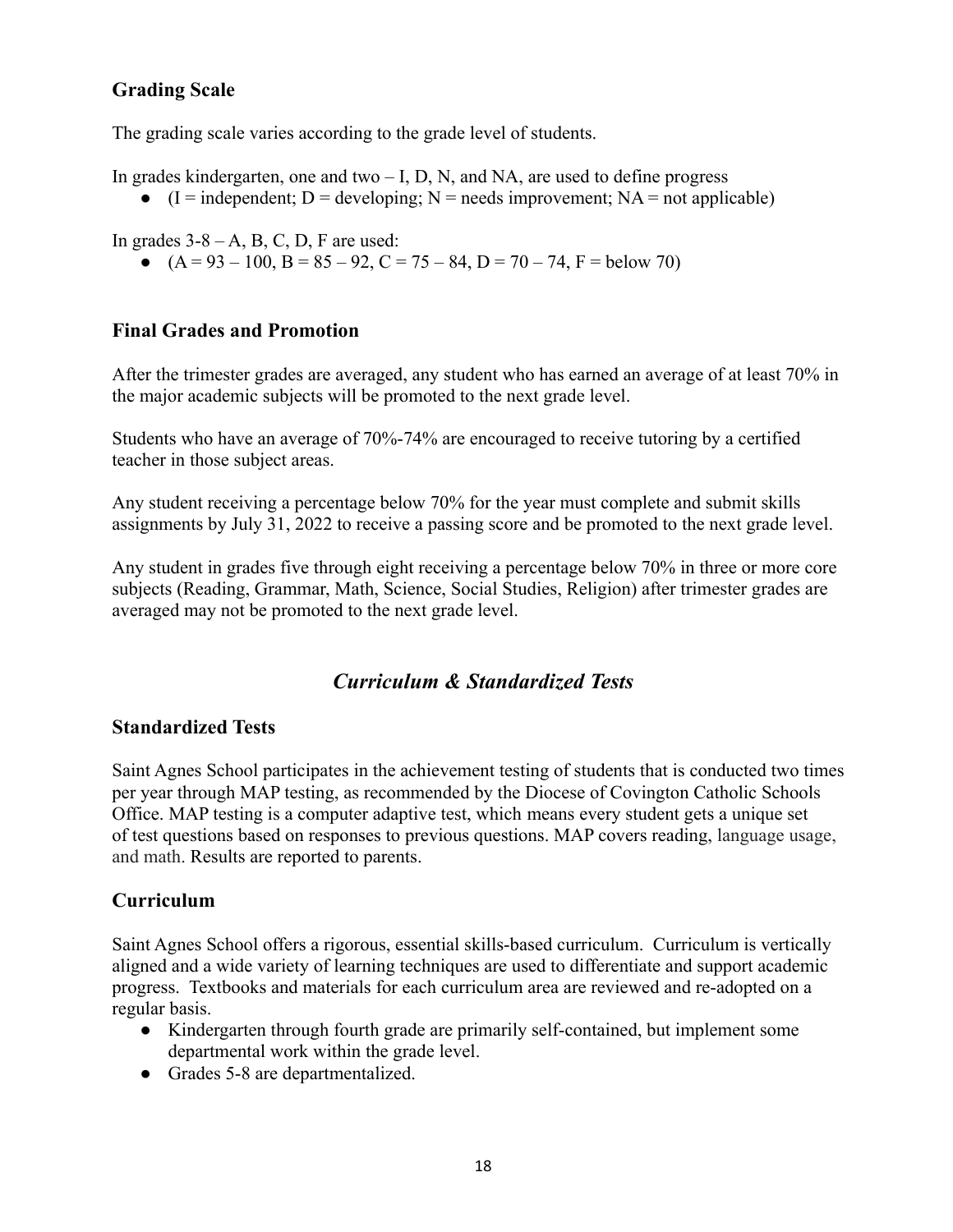## **Core Subjects**

Religion: The religion curriculum includes teaching students the Catechism of the Catholic Church, Sacred Scripture, spiritual development, prayer, service, and mission awareness. The faculty, staff, and parish work together to provide opportunities to practice the Catholic faith. The faculty strives to make Religion more than a subject to be taught and learned, but also a lifestyle to be lived.

- Students are prepared for the sacraments of Reconciliation and Eucharist in the second grade and Confirmation in the eighth grade.
	- Meetings with parents of students from each of these grades are held prior to each Sacrament. It is mandatory that a parent or guardian attend each meeting.
	- Throughout the school year, students have the opportunity to receive the Sacrament of Reconciliation, participate in seasonal prayer services and weekly liturgies.

English Language Arts: Subjects covered in language arts include reading, grammar, spelling, vocabulary, writing, and oral presentation which are vertically aligned.

#### Reading

- Accelerated Reader is utilized in kindergarten through 4th grade.
- Independent Reading Projects are required in grades 5-8.
- DEAR Time takes place every morning from 7:45-8:00 a.m. is *Drop Everything And Read* (independent reading time).
	- No students should be on Chromebooks during DEAR time.
	- Silent reading options are student choice and can include books, news magazines, textbooks, study guides or other printed materials. No audio books or kindle readers.

Grammar, Spelling, and Vocabulary

- Phonics application is used for spelling in grades K-2
- Spelling and vocabulary lists are used in grades 3-6.
- 7th and 8th grade use Membean for vocabulary practice.
- Daily Oral Language (grammar) is practiced in grades 1-8.

#### Writing

- Students complete three formal writing pieces in grades 2-8.
	- Narrative, Expository, and Persuasive
- Writing is taught across the curriculum and is practiced in all core subject areas.

#### Oral Presentation

• Students are given opportunities to present information orally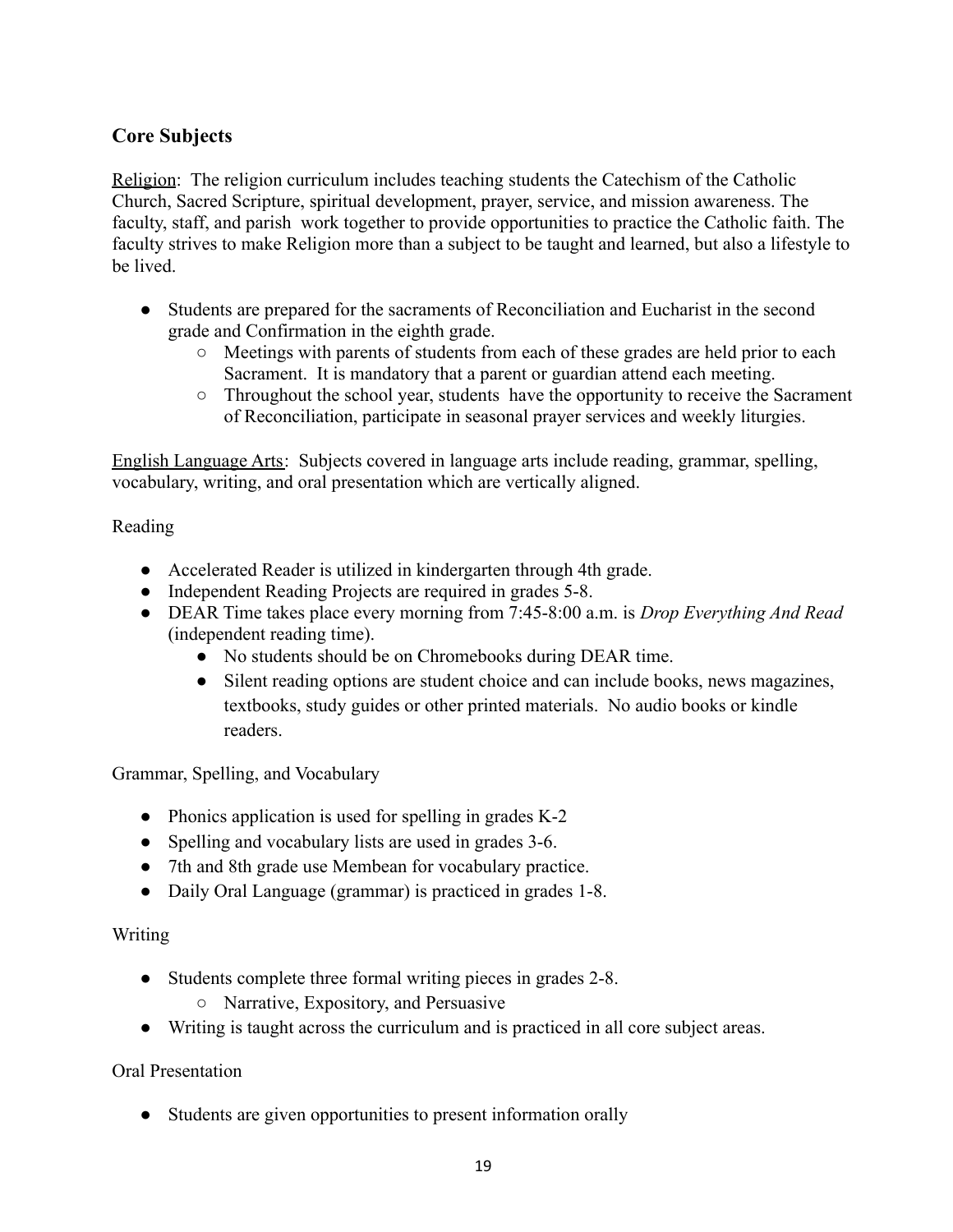Math: The math curriculum is designed to provide students with understanding and usage of basic mathematical concepts, computation, and reasoning.

- The students are tracked in ability levels for math beginning in the fifth grade.
- Seventh and eighth grade students have an opportunity to study pre-algebra and algebra based on mathematical ability and performance.
- At the end of their 7th grade year, student are given the opportunity to test into the high school math program at CCH/NDA

Science: The science curriculum is designed to introduce students to the scientific method in physical, life, and earth sciences.

- Saint Agnes School has a science lab and materials that provide hands-on science experiences for grades 5-8.
- Kindergarten through 4th grade participate in science discovery activities in the classroom setting.
- The  $7<sup>th</sup>$  grade participates in an annual science fair.

Social Studies: The social studies curriculum is an integrated study of civilizations, countries, religions, and cultures throughout history. The application of history, civics, and geography concepts provide students opportunities to analyze, inquire, and think critically.

## **Specials Classes**

Music: Students in kindergarten through eighth grade participate in a weekly music class utilizing the Quaver curriculum. Students experience the musical elements of singing, listening, using instruments, and performing.

- Each grade level has an opportunity to perform in a musical and/or performance planned during the school year.
- Seventh and eighth grade students have a weekly lesson and are instructed in note reading, composition and keyboard.
- Students also have the opportunity to participate in the music ministry at weekly liturgies.

Physical Education: The curriculum includes exercises, learning activities, and games which provide opportunities for students to learn and practice sports-oriented and recreational activities. These skills foster good sportsmanship, and positive physical, emotional, and social growth.

Art: The art program teaches students the different elements of art, such as line, shape, color, texture, balance, etc. These elements are taught through a variety of art media and mediums.

- Students will also be exposed to art history.
- An art show of 8th grade student work is held each school year.

Technology: Students participate in a weekly technology class and use devices, software, and programs to conduct research, create projects, and format writing activities for classroom application.

- Students in primary grades practice simple keyboarding skills, word processing, and other activities to enhance their learning.
- In grades 2-8, students learn about internet safety, digital citizenship, typing skills, and digital programs.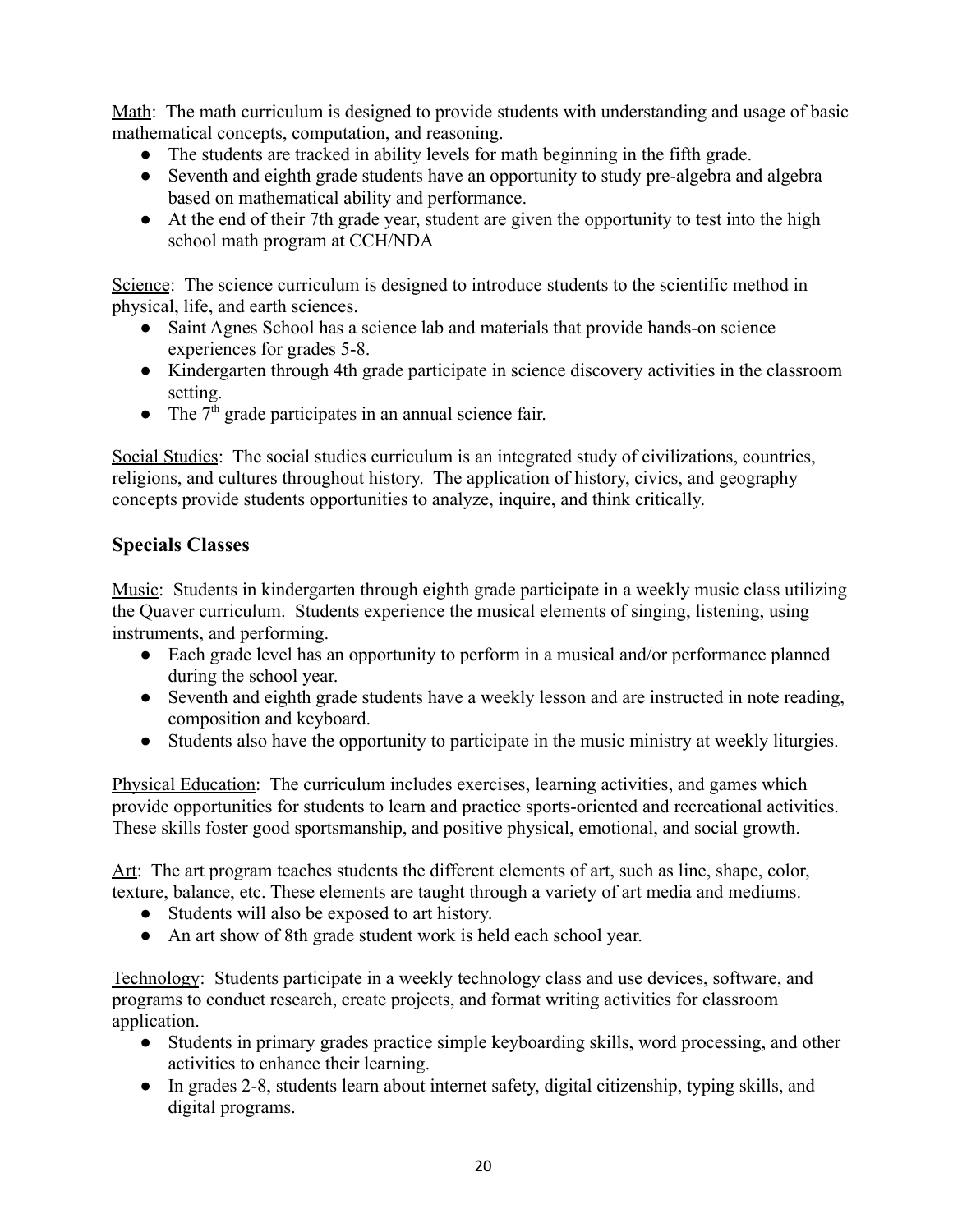Foreign Language: Spanish is taught to grades K-8 and students are introduced to vocabulary, language expression, customs, history, and culture.

Library: Students in grades K-5 have scheduled library time each week.

- Students in all grades can check out books online using the Follett system.
- Books may not be checked out if a student has an overdue book.
- Overdue charges or fines for lost books must be paid prior to the last day of school
- Scholastic Book Fairs are hosted by the school librarian annually.

## *Educational Field Trips*

Throughout the school year, teachers will design educational trips to be an extension of the classroom curriculum. Despite the value of such excursions, students do not have the "right" to participate in field trips. Appropriate classroom behavior and a signed permission slip are necessary to allow a student to accompany the class on a trip. No student will be permitted to go on a field trip or leave the school grounds for any educational trip without the written permission of parent or guardian. For some field trips a bus fee will be required.

Any student with three behavior detentions may not be permitted to participate in class field trips. Other exceptions for not attending field trips will be made by the principal.

Teachers will contact parents if the trip requires additional chaperones. Chaperones for field trips must be adults who are in compliance with the *VIRTUS* safe environment policy. Information for *VIRTUS* compliance can be found on the school website. Chaperones for field trips may not bring students' siblings.

On the occasion that volunteer drivers are needed for a field trip, the following requirements must be met:

- Each driver must be properly licensed and insured.
- Each driver will be given a list of students in his/her care.
- In case of an accident, the driver must see to the physical safety of each passenger, notify the police & the principal, and seek emergency care immediately. The driver's insurance company must be notified as soon as possible.
- The driver must be VIRTUS-trained and complete a criminal record background check.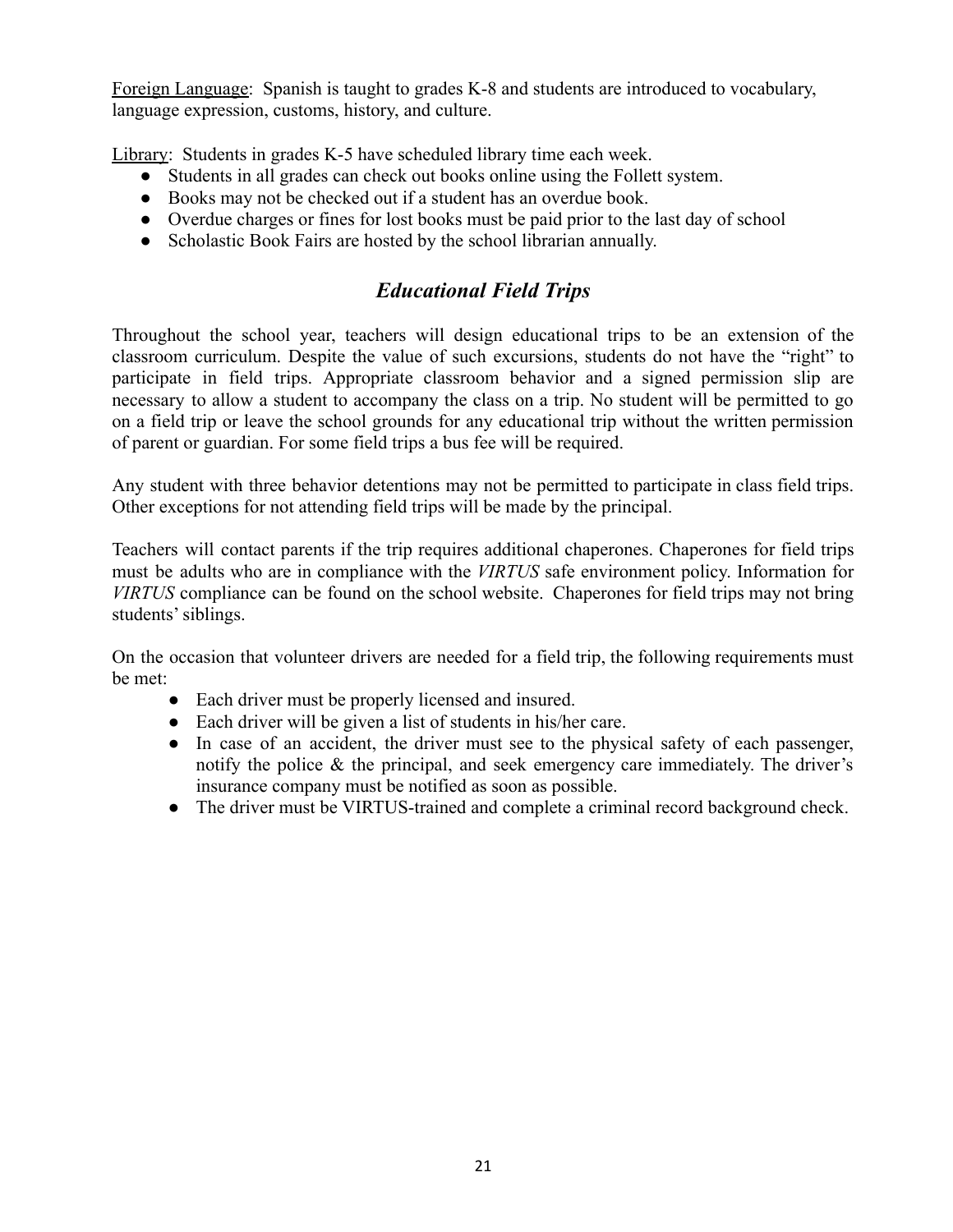## *Student Support Services*

#### **Counseling**

The school counseling program is contracted through Catholic Charities of the Diocese of Covington. The school counselors offer individual counseling that enables students to better understand self, peer pressures, differences in families, and good decision-making. The school counselors also will periodically offer group activities at various grade levels.

#### **Academic Support**

Saint Agnes School has an extensive academic support program to assist all learners. Students who are experiencing difficulties with curriculum, study skills, or general areas of learning may be helped by attending classes in the academic support classrooms. If you have questions about your child's learning patterns, learning styles, or other concerns, contact the teacher or school administration.

#### **Speech Services**

The Kenton County Board of Education offers speech therapy and an evaluation for those students who have a need. Parents, teachers, or the school administration may refer a child for speech services. Saint Agnes children will be accepted into these programs according to the same criteria as those children attending the Kenton County Schools.

#### **Educational Screening/Testing**

The Kenton County School District may provide special screening services and possibly educational testing for students in non-public schools when they are referred by the parents, teachers and/or principal. Parents may refer their own child to be tested by calling the Kenton County Board of Education or contacting the principal or academic support coordinator. If you have questions concerning this, please talk to your child's teacher, principal, or academic support coordinator.

## *Student Opportunities*

#### After School Program

Learning-grove., an independent childcare company, provides an after-school program for students in kindergarten through grade five for a fee. The program is held in the cafeteria and is supervised by personnel from Learning-grove, from 2:45 to 6:00 p.m. Parents may enroll their student(s) by calling (859) 431-2075. Learning-grove, does not offer this service on days when school is not in session or on early dismissal days.

#### Academic Competitions

Throughout the school year there are many opportunities for students in all grade levels to participate in various academic and artistic contests and/or competitions. Older students may participate in the Governor's Cup Program, Lego League, Math Counts, and other academic competitions. Students in grades seven and eight can compete in various essay contests. Some participation is optional. Some may be required as part of the curriculum.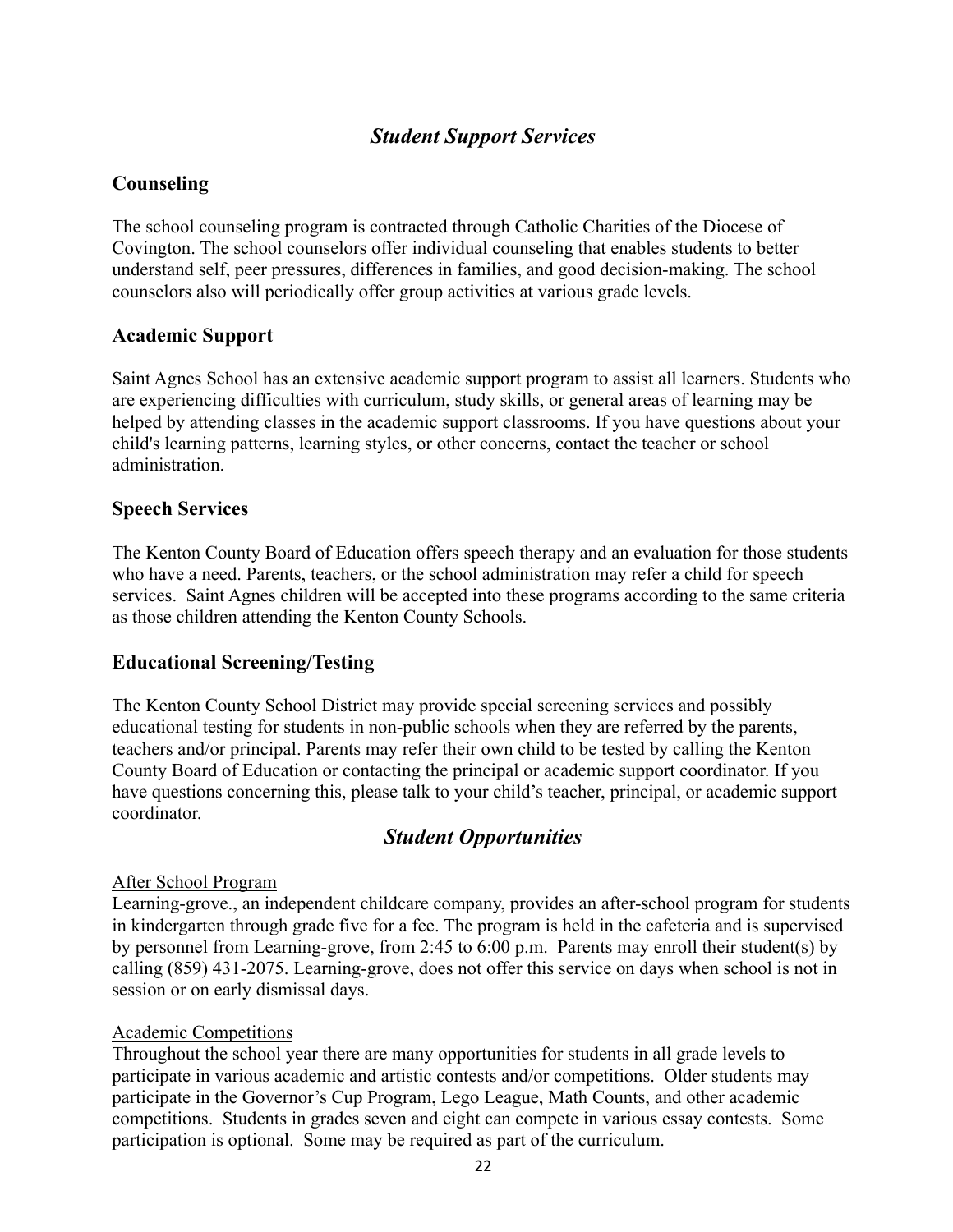#### Athletics

The athletic program for Saint Agnes School is sponsored by the Saint Agnes Boosters. They provide opportunities for our students to participate in various sport programs throughout the school year. The Boosters meet monthly and coordinate team formation, recruit volunteer coaches, schedule practice times, administer concessions, and distribute and collect team equipment and uniforms.

#### Student Council

The Student Council is comprised of student representatives from grades six, seven, and eight and is under the direction of a faculty member.

#### Liturgical Committee

Older students may be members of the liturgical committee of the school. They help with liturgies and various liturgies throughout the school year.

#### Children's Choir

Students in grades four through eight may be members of the student choirs. Practices occur once a week after school. A parish children's choir, under the direction of Bobby Fisher, is also offered weekly.

#### Scouts

Daisies, Brownies, Girl Scouts, Cub Scouts, and Boy Scouts are available. Volunteer parents are leaders. Information will be sent home at the beginning of school.

#### Mass Servers

Boys and girls in grades six through eight may serve at parish and school Masses. Servers are trained during their sixth grade year by Deacon Bob Stoeckle. During the seventh grade year, students who have been faithful serving at parish liturgies, will be recognized with the Diocesan Servers Award.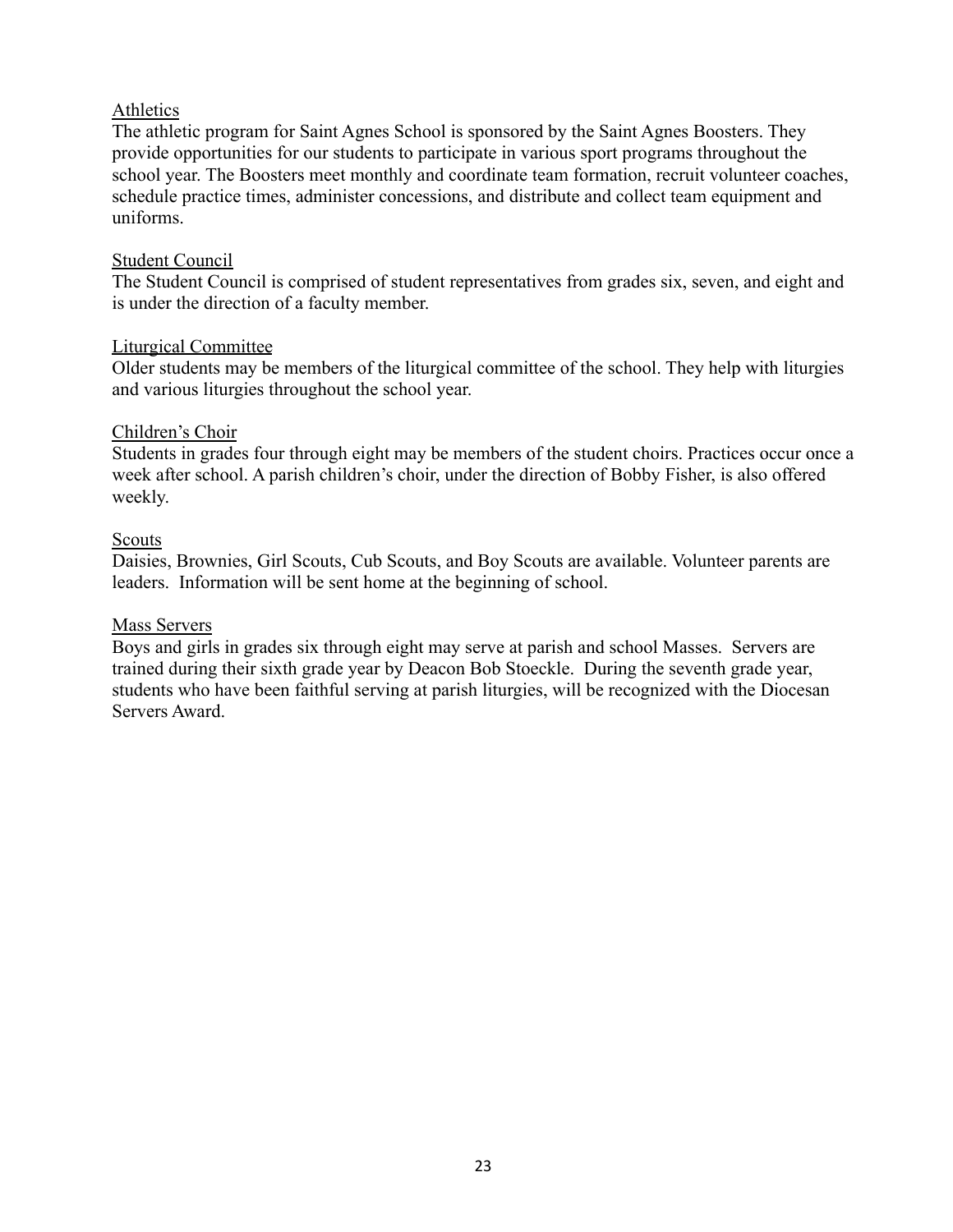## *Discipline and Appropriate Conduct*

Rules for classrooms, halls, restrooms, cafeteria, and playground are designed to ensure a safe and educational school day. The faculty and administration at Saint Agnes School expect the best behavior from all students. Violence, threats of violence, and simulations of violence will be taken as serious violations of the discipline and safety policies of the school. In all aspects of discipline, our goal is to act in a Christian manner characterized by fairness and compassion.

Teachers are individually and personally responsible for the training of their own classes and for the overall discipline in the school. They will explain the school discipline program at the start of the school year to all students. In addition, each teacher may have specific classroom rules. Students' best behavior is manifested in an atmosphere of mutual respect and trust.

#### **General Codes of Conduct**

| Halls     | A quiet atmosphere is required during the school day.<br>Walk or stand in line in single file.<br>Walk down stairs on the right side.<br>Keep hands and feet to oneself at all times.<br>Respect work that is displayed in the halls.<br>Hold doors for one another.                                                |
|-----------|---------------------------------------------------------------------------------------------------------------------------------------------------------------------------------------------------------------------------------------------------------------------------------------------------------------------|
| Classroom | Respect self and others.<br>Respect personal, school, and student property.<br>Arrive prepared for class.<br>Stay seated and work quietly if the teacher leaves the room.<br>Be courteous. Speak at appropriate times.<br>Work to the best of one's ability.                                                        |
| Cafeteria | Refrain from sharing food or drink with other students.<br>Eat lunch in a conversational tone and remain seated.<br>Refrain from pushing in line.<br>Be respectful of others when serving oneself during lunch.<br>Clean up the eating area when finished (table and floor).<br>Be polite to the cafeteria workers. |
| Uniform   | Maintain a neat appearance at all times.<br>Comply strictly with the uniform policy in this handbook.                                                                                                                                                                                                               |
| Restrooms | Flush the toilet and wash hands after using the restroom.<br>Keep the area clean and free of litter.<br>Return to class promptly and quietly.<br>Report any damage or maintenance needs immediately to the teacher.                                                                                                 |
| Church    | Be reverent and respectful at all times.<br>Participate in prayers and songs.<br>Be attentive to the readings, the homily, and the service.<br>Walk in an orderly manner to and from church.                                                                                                                        |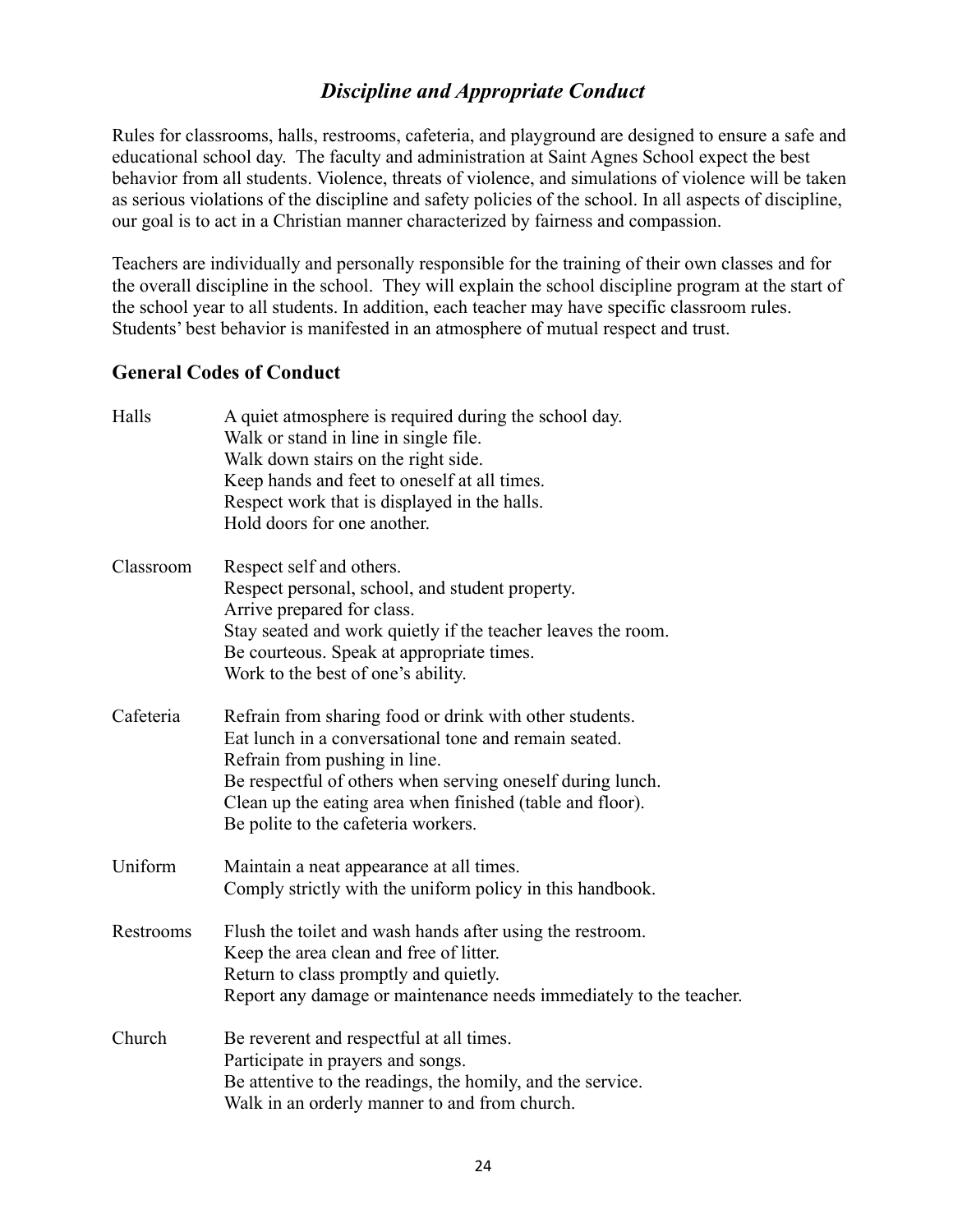- Playground Play cooperatively. Respect teachers, playground monitors, playground equipment and grounds. Keep within the designated areas. Line up in single file at the end of recess. Keep silent upon entering the building.
- Dismissal Pack up backpack, coat, and belongings. Listen attentively to announcements. Remain seated until called to leave. Walk quietly through hallways and stairwells. Follow directions of teachers on duty.
- Bus Conduct The right of all students to ride the bus is dependent on their proper behavior and observance of the rules and regulations. Any student who fails to comply with the regulations will jeopardize his/her chance to ride the school bus.
	- The driver is in full charge of the bus and the students on it; therefore, the students must obey the driver immediately as the directions are given.
	- Students are to be on time. The bus cannot wait for those who are late.
	- Students must remain seated at all times unless getting off the bus or instructed otherwise.
	- Students must be respectful of the bus property. Littering, marking or destroying seats, or any defacement of property is unacceptable.
	- Students may talk calmly to those near them, refrain from loud shouting or noises to distract others, and must be respectful of their classmates.
	- Hands and arms must be kept inside the bus at all times.
	- There should be no eating or drinking on the school bus.
	- Seats are assigned and may not be "saved" on the bus.

The teacher has the right to give consequences for any physical or other serious incidents. The principal has the right to infer automatic suspension or detention for any serious one-time incident or a series of repeated incidents. The principal is the final arbiter in all disciplinary situations and may waive a disciplinary rule for just cause. Examples of unacceptable behavior that could lead to a suspension or expulsion are:

- Consistent disrespect to authority
- Uncooperative behavior
- Fighting, harassment, bullying
- Stealing, lying, or cheating
- Profanity or obscenity
- Gambling
- Use or possession of tobacco products, alcohol, or illegal drugs anywhere on school premises
- Disorderly conduct
- Assault
- Destruction of property
- Possession of weapons or other harmful materials
- Consistent disregard for any school rule
- Plagiarism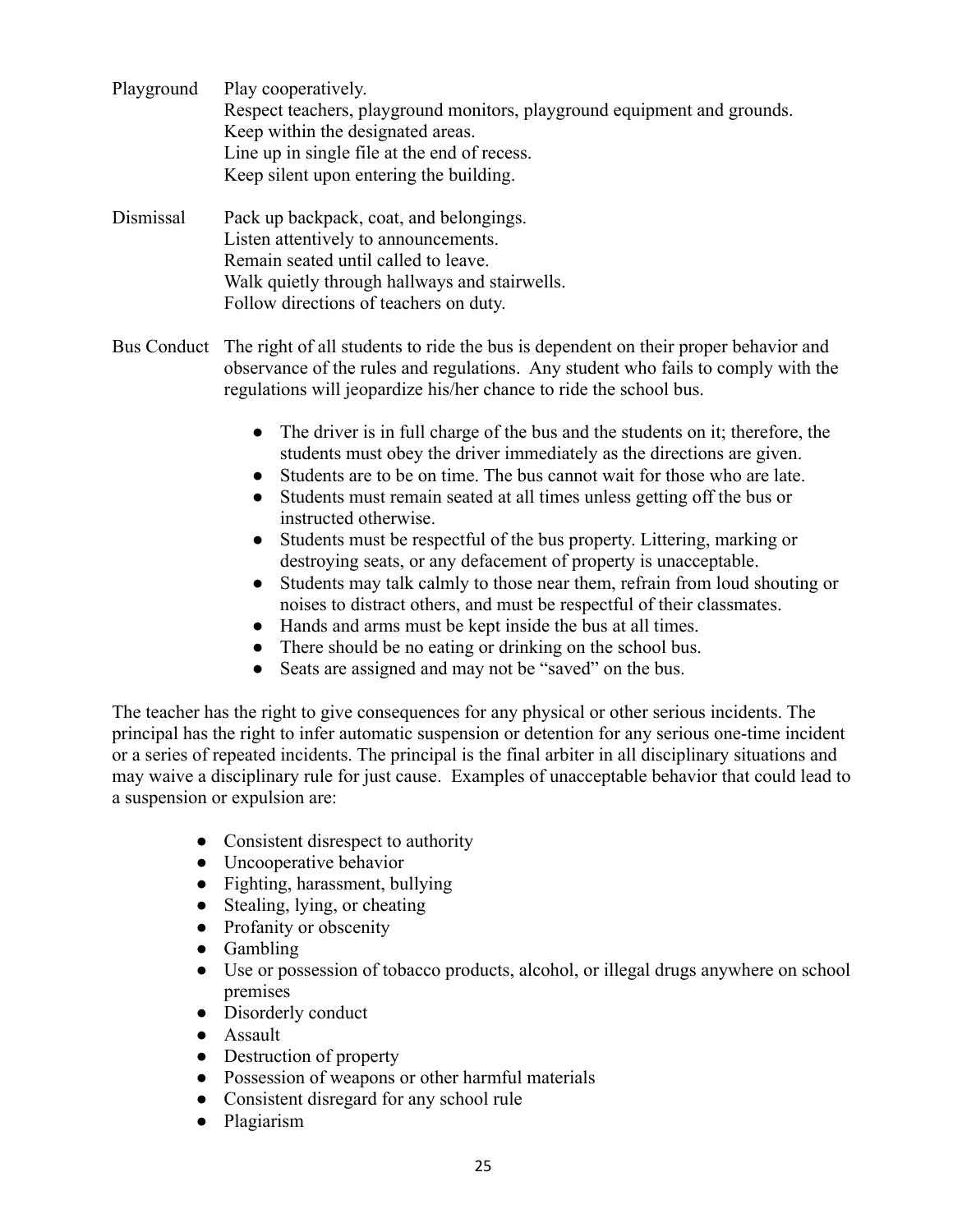Students should behave in school and cooperate because it is the right thing to do and the best thing for their education.

## **Discipline Code**

In an effort to guarantee your child and other children the learning climate they deserve, we have developed a system of discipline that is based on class rules, rewards, and consequences. The following is a summary of the Saint Agnes School Discipline Program:

## **Middle School Discipline Form (Grades 5-8)**

Students in grades 5-8 will be issued a discipline form filled out by a school staff member when a violation occurs in one of the following areas:

- Responsibility
- Behavior
- Chromebooks

After the student receives the paper copy of the violation from his/her teacher, the student takes the form home, has a parent/guardian sign it, and returns it to the teacher who issued the violation. If the student does not return the parent/guardian-signed discipline form by the following day, parents will be contacted by the teacher. Violations are input into Sycamore for documentation purposes.

#### **Responsibility Detentions**

Three responsibility violations result in an academic detention which takes place after school on Thursdays from 3:00-4:00 p.m. Parents will always be notified of detentions. Failure to show up for a scheduled detention will result in another detention issued.

#### **Behavior Detentions**

Three behavior violations result in a behavior detention which takes place after school on Fridays from 3:00 to 4:00 p.m. Parents will always be notified of detentions. Failure to show up for a scheduled detention will result in another detention issued.

At the time of the second behavior detention, a conference will be held with the student, teacher, parent, and principal. The student may lose the right to participate in class field trips if he/she has received three behavior detentions. Future behavior detentions will result in a discussion of student suspension and/or possible expulsion.

In grades 5-8, the following procedure will be followed for discipline forms:

- The first, second and third behavior detentions will be a Friday afternoon detention from 3:00-4:00 p.m. A parent/teacher meeting will be scheduled at the time of the second detention.
- After the third detention, the  $5<sup>th</sup>-8<sup>th</sup>$  grader may not be permitted to go on field trips with the class. Any exception to this is rare and made only by the principal.
- The fourth behavior detention may result in suspension.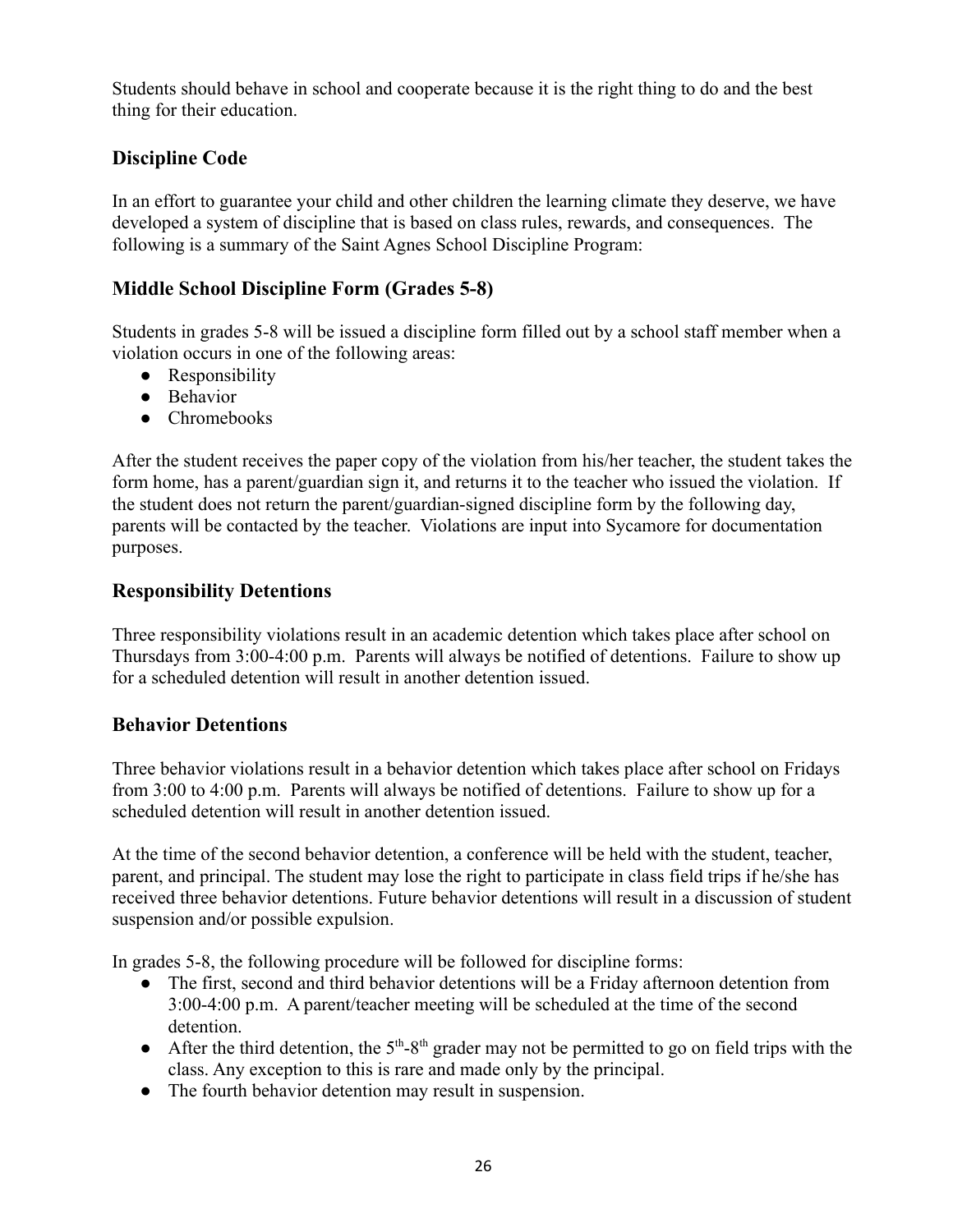## **Harassment and Bullying**

Saint Agnes School is committed to providing a safe, positive, productive, nurturing and Christian environment for all of its students. Therefore, we do not condone any form of harassment, which includes, but is not limited to, what has become commonly known as "bullying," in our school, on our parish grounds, or among our students outside of school.

"Harassment" is defined as conduct intended to make another person feel uncomfortable, unsafe, and/or prevents students from learning or enjoying the school environment. Harassment, whether at school or off-campus, can take many forms. Harassment can be physical, verbal, and/or nonverbal.

The following are procedures for addressing allegations of harassment. All claims of harassment shall be dealt with in a manner appropriate to the age of the student(s) involved.

- 1. If the situation warrants or the harassment occurs, the offended student is encouraged to first ask the harasser to stop.
- 2. If there is the possibility of harassment or the harassment occurs multiple times, the offended student should report the incident to a teacher or any member of the school administration immediately, or as soon as the situation permits. The students may be asked to report this in writing. Once notified, teachers and/or school administrators may choose, at their discretion, to call individual and/or group meetings with the students involved to discuss the situation and to determine whether any additional action should be considered. Parents of both parties will be notified.
- 3. If warranted, the teacher, principal, and/or school counselor may initiate an investigation of the complaint, including meeting with all involved parties.
- 4. Based on the results of the investigation, the principal may report to the parents of all students involved in the incident an opinion and conclusion as to whether the harassment occurred as well as other relevant information. A conference may be set up to further discuss the incident if the parents and/or principal desire it.
- 5. The principal, at his or her discretion, and with the consultation of teacher(s) and/or counselor(s), will decide what, if any, disciplinary action is warranted. Advice from the pastor may also be obtained before a decision regarding disciplinary action is given.
- 6. Disciplinary action for students may include, but is not limited to, the following consequences:
	- Behavior violation
	- Written apology to offended student
	- Meeting with parents and student to discuss the incident and set up a behavior modification program
	- Deprivation of school activities
	- $\bullet$  Behavior detention for the harassment incident(s)
	- Counseling may be recommended or required for continued enrollment
	- Possible in-school suspension
	- Possible out-of-school suspension
	- Possible expulsion
- 7. Proven evidence of harassment shall be recorded in the students' permanent records. The inclusion of minor incidents shall be retained as determined by the school principal.
- 8. Guidance may be provided to all students, and their parents, involved in the incident(s). Teachers, school administration, and/or a school counselor can provide general information on how to communicate with a child who has been harassed.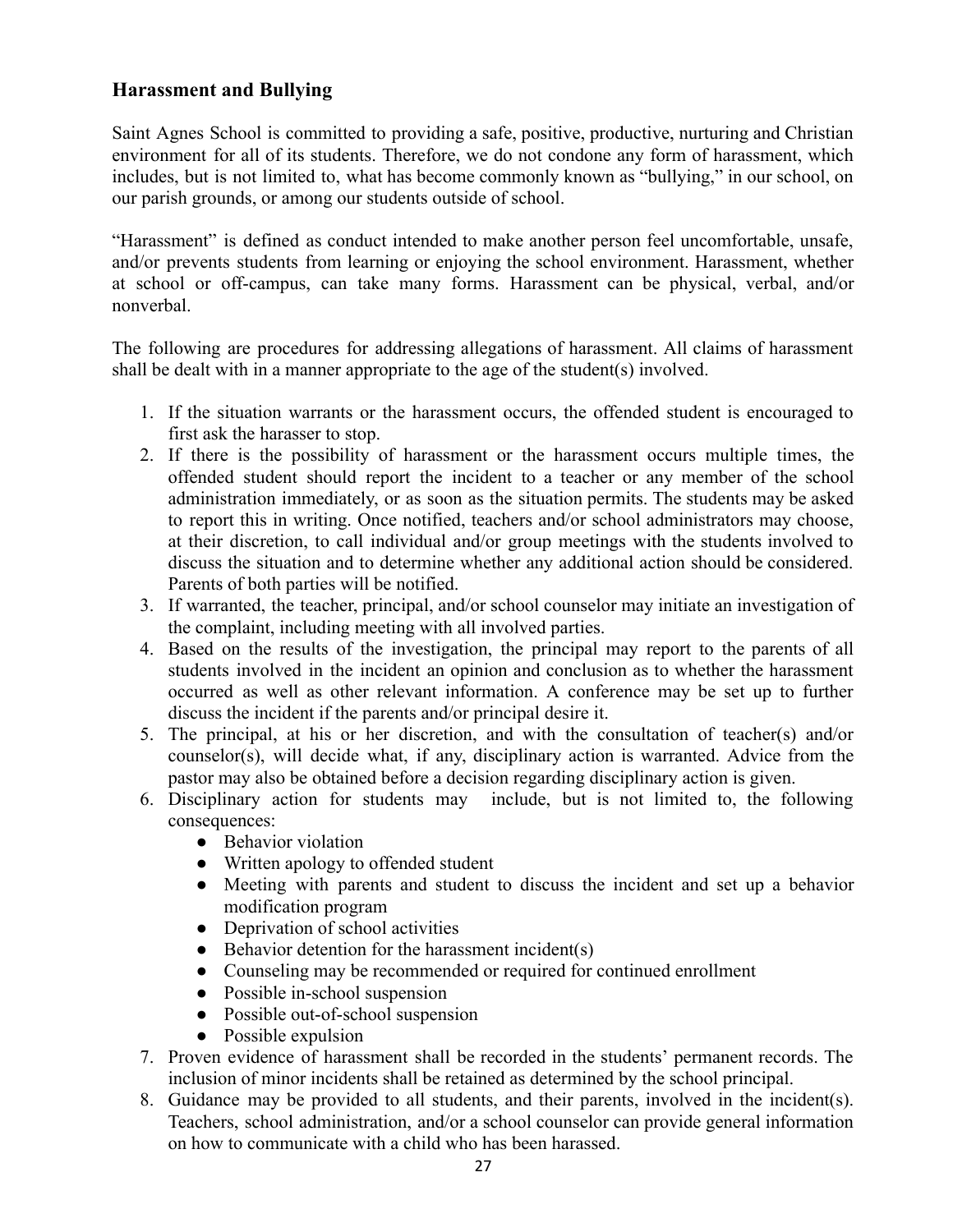As stated above, the term "harassment" is broad in scope and takes many forms. One form of harassment is bullying. Bullying typically has four components:

- Bullies have unequal power over their targets. They may be bigger, more influential, have group backing, or some other advantage over the targeted person.
- Bullies intend to harm, humiliate, or embarrass their targets. "Intent" may include situations in which a bully should have known that his or her conduct was likely to harm, humiliate, or embarrass the targeted student.
- Bullies repeat their bullying behavior.
- The victim of bullying sees the actions of the bully as unwanted.

One or more students may be deemed to have participated in the bullying if they suggest or encourage the bully to engage in questionable behavior. Bullying is not always physical. A bully may assemble a group of students to target another student and humiliate, isolate, or embarrass the victim. We believe it is the responsibility of each student at Saint Agnes School to behave in a manner that does not threaten, interfere with, or deprive students of their right to an education. We also believe that the expected behavior of the students of Saint Agnes School is a combination of common courtesy, respect for others, and safety considerations.

Saint Agnes School reserves the right to discipline students for off-campus conduct which, based upon the process set forth above, is determined by the school to have been intended to make another student feel uncomfortable or unsafe while at school, and/or to prevent students from learning or enjoying the school environment. The administration also reserves the right to use discretion in determining the appropriate consequence(s) in individual harassment and bullying situations.

## **Plagiarism**

Plagiarism is defined as taking someone else's work or ideas and passing them off as your own. At Saint Agnes we want to encourage our students to put forth their best effort while discouraging them from plagiarizing an assignment. Students should quote copied text and give credit to the original author through the use of either direct or indirect quotes. If a student is unsure about a question of plagiarism, they should consult their teacher before submission. Students who are caught plagiarizing, blatantly or accidentally, may receive a grade reduction for the submitted assignment and a detention at the principal and teacher's discretion.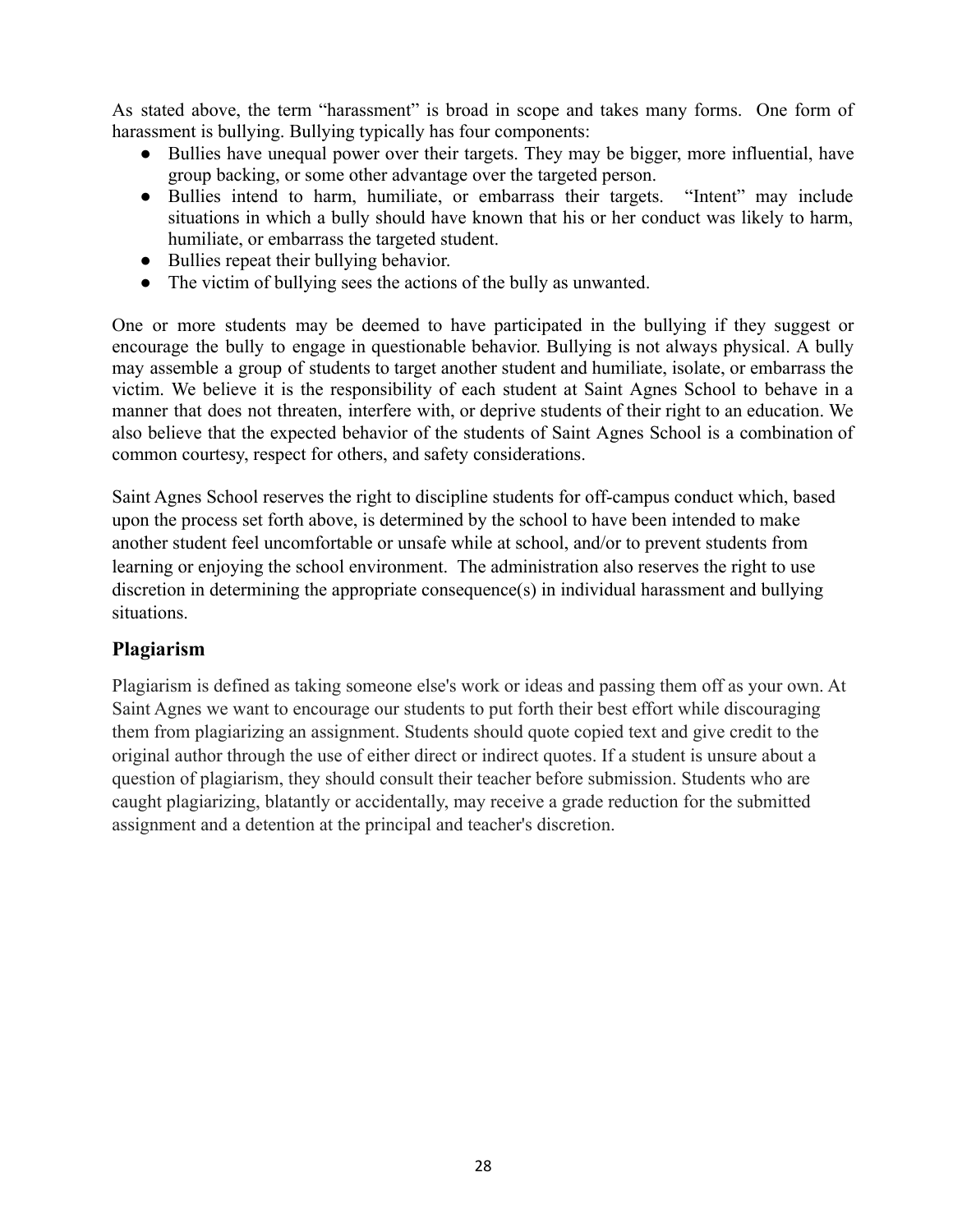## *Electronic Items*

Students are not permitted to wear smartwatches or Fitbits that can connect to the internet and/or communicate with other devices. Additionally, airpods, electronic games or devices, individual CD players, laser pointers, or expensive items should not be brought to school. With permission from faculty or the building administrator, students may bring electronic readers, Kindles, or tablets for reading purposes only. The student is responsible for the proper use and safety of their items. The school will not be responsible for lost, broken or stolen items.

## **Cell Phones**

Cell phones are not permitted on a regular basis. If the need arises for a student to bring a cell phone for an after school activity, all cell phones must be powered down once inside the school building.

- Students in grades four and below must turn the power off of the cell phone and turn it into his/her teacher.place them in a basket in the school office before going into the classroom.
- Students in grades 5-8 must turn the power off of the cell phones and place them in an assigned pouch in their homeroom.
- The student may retrieve it at the end of the day as he/she is dismissed.
- No cell phone may be used at school until dismissal has concluded.
- Students may not use cell phones while waiting for the afternoon second bus trips.

Any confiscated electronic item may be kept in the school office for up to two days. A second offense for confiscated items may be kept in the school office for up to two weeks. The third offense for confiscated items may be kept in the school office for the remainder of the school year.

## *Health and Safety*

## **Emergency Drills**

Fire, tornado, earthquake, and crisis drills are conducted regularly. Detailed plans for all crises and/or emergencies are provided for each teacher in the classroom safety packet. The teachers will make sure that the students understand what to do for each drill. Adults in the school building at the time of a drill are to participate in the drills. If an actual emergency should arise during the school day, parents will be notified and given further instructions. It is of utmost importance that parents cooperate with the safety procedures designed for each emergency as stated in the Crisis Intervention Handbook for Saint Agnes School.

#### **Safety**

For the safety of our school community, all school doors are locked. Entrance to our school should be through the main entrance on Sleepy Hollow Road only. Security cameras monitor activities throughout the school building.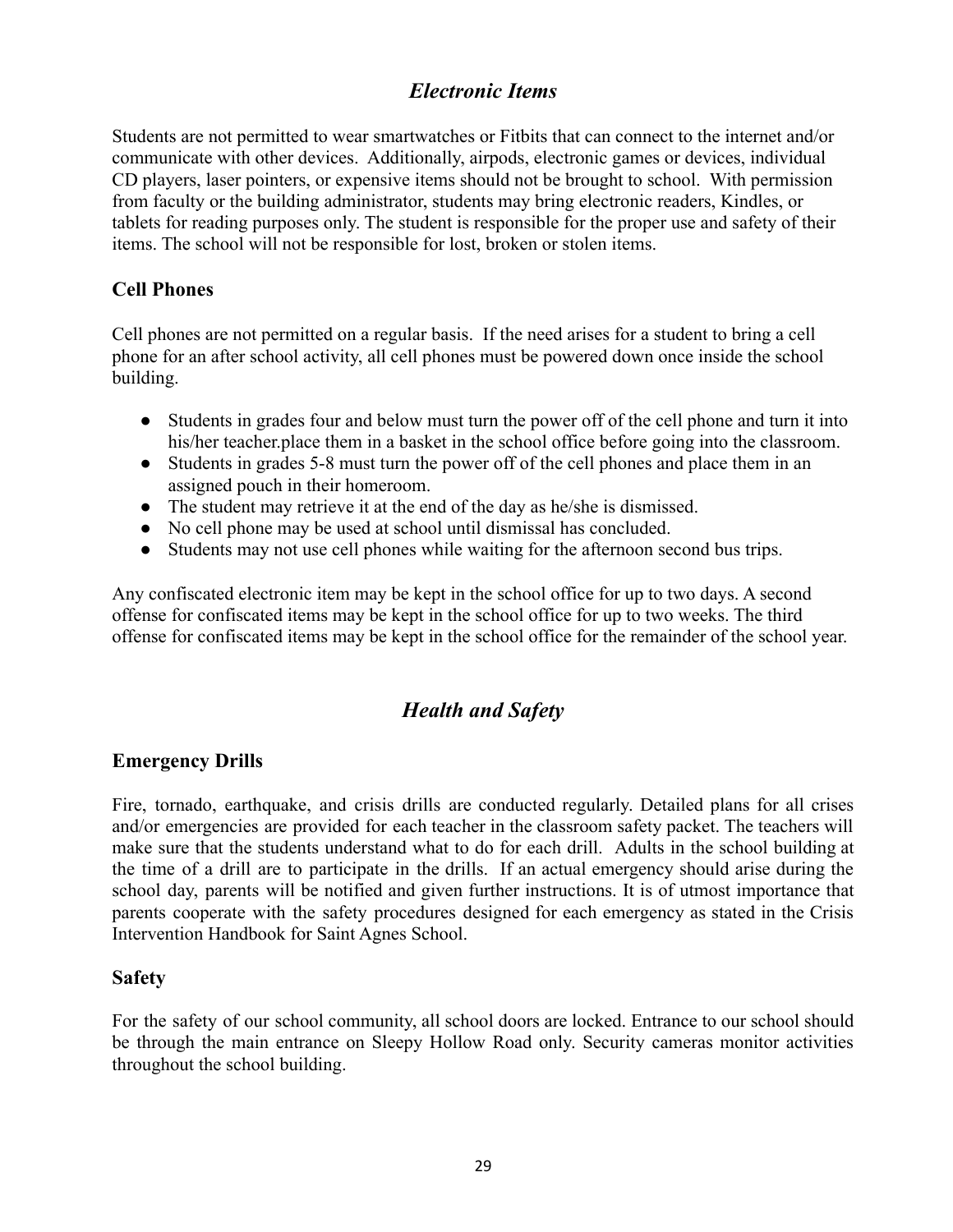## **Visitor/Parent Registration**

All visitors/parents entering our school are required to stop at the school office, sign in and out, and receive a visitor badge. Compliance with this rule will minimize classroom disruption and facilitate security in our school.

#### **Health**

Before entering kindergarten, the state requires that each student present a medical form from a physician and a valid Kentucky immunization form. A child entering our school from another school must have medical records forwarded from the previous school. In accordance with Kentucky law, students without proper immunizations will not be permitted to attend class.

#### **Medications**

Prescription medicines and over-the-counter medications (such as Tylenol, cough syrup, cough drops, etc.) may not be dispensed by school personnel without detailed guidelines being followed. There is a form available from the office that must be completed by parents. All medication is taken in the office. No medicine may be carried by the student while on the school grounds with the exception of an asthma inhaler, if necessary. School personnel must follow the following guidelines:

- Written permission of parent/guardian for distribution of medicine
- Medication must be labeled with:
	- o Student name
	- o Name of medicine
	- o Dosage
	- o Time medication should be given

#### **Emergency Information**

In case of accident or illness during school, it is important for parents to keep the office informed of where they can be reached during the day. An emergency information card will be sent home during the first weeks of school to be completed by the parent/guardian. Please notify the office of any changes during the school year so that our emergency information remains current*.*

#### **Illness**

If a child is running a temperature or is ill in the morning, please do not send the child to school. If a student becomes ill during school hours, the office will contact the parents or guardian stated on the emergency card. In the event that the parent/guardian cannot be reached, the school will contact the next person listed on the student's emergency card. Persons appointed by the parents to pick up a student must be properly identified to the satisfaction of the school office personnel.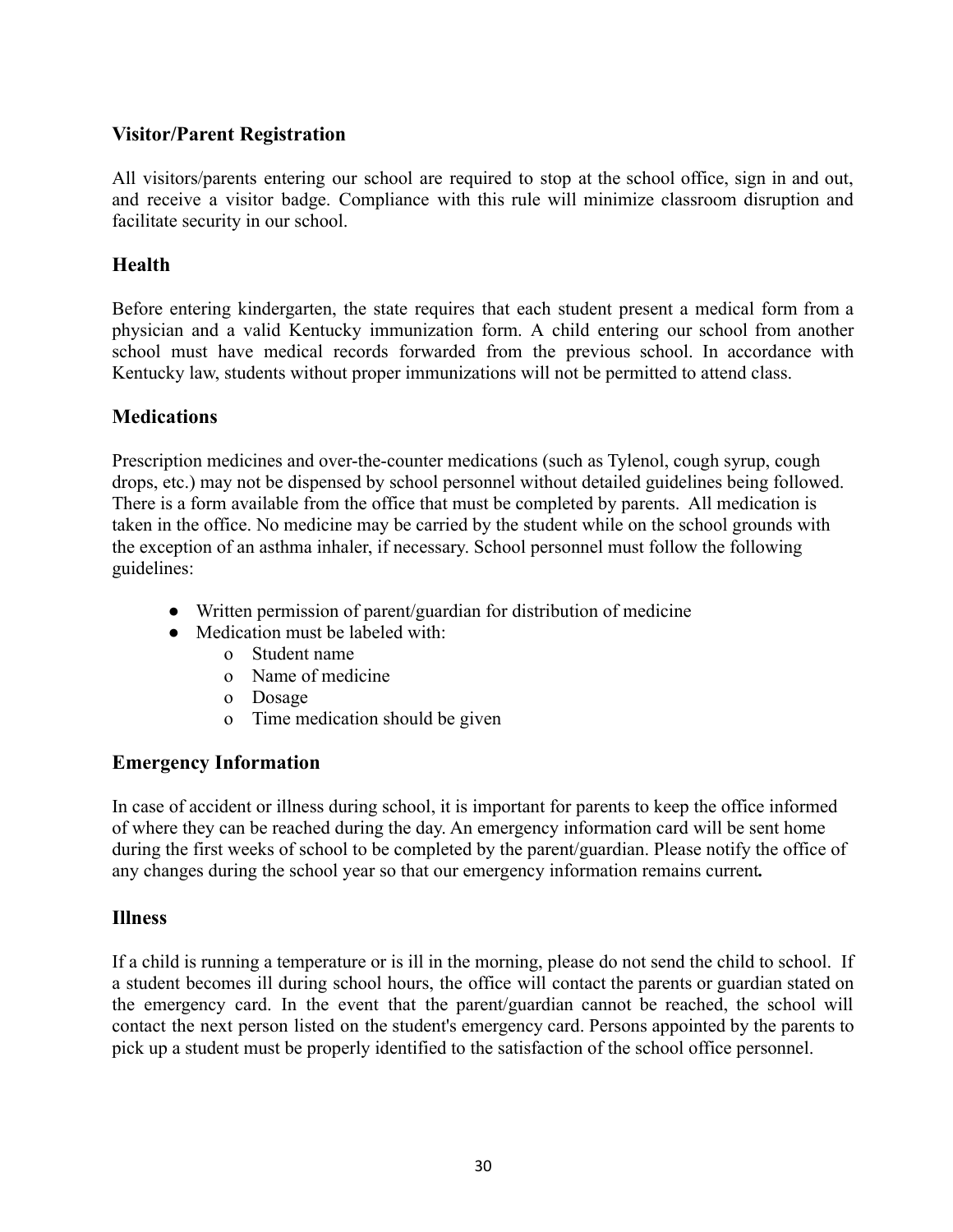Accidents on the school premises will be reported promptly to the school office. In serious cases, an accident report will be filled out and placed on file, and the student's parents will be notified.

## **Drugs/Alcohol/Tobacco**

Drug possession and/or being under the influence of any unauthorized controlled substance, drug, or alcohol is grounds for immediate consequences. The principal will meet with parents and other personnel to determine how each offense will be handled. These consequences may be include the following:

- Meeting with parents and student to discuss the incident and set up a behavior modification program
- Deprivation of school activities
- Behavior detention
- Counseling and other intervention program may be recommended or required for continued enrollment
- Possible in-school suspension
- Possible out-of-school suspension
- Possible expulsion

#### **Search and Seizure**

Lockers are provided for students in grades seven and eight. These lockers are the property of the school and can be searched randomly at the principal's discretion. Additionally, desks, textbooks, etc., are the property of Saint Agnes School and may be periodically checked by the teachers or the principal. A student's personal property can be searched based on reasonable suspicion or cause by the school administration.

## **Weapons**

Unlawful possession of a weapon on school property in Kentucky is a felony, punishable by a maximum of five years in prison and a \$10,000.00 fine.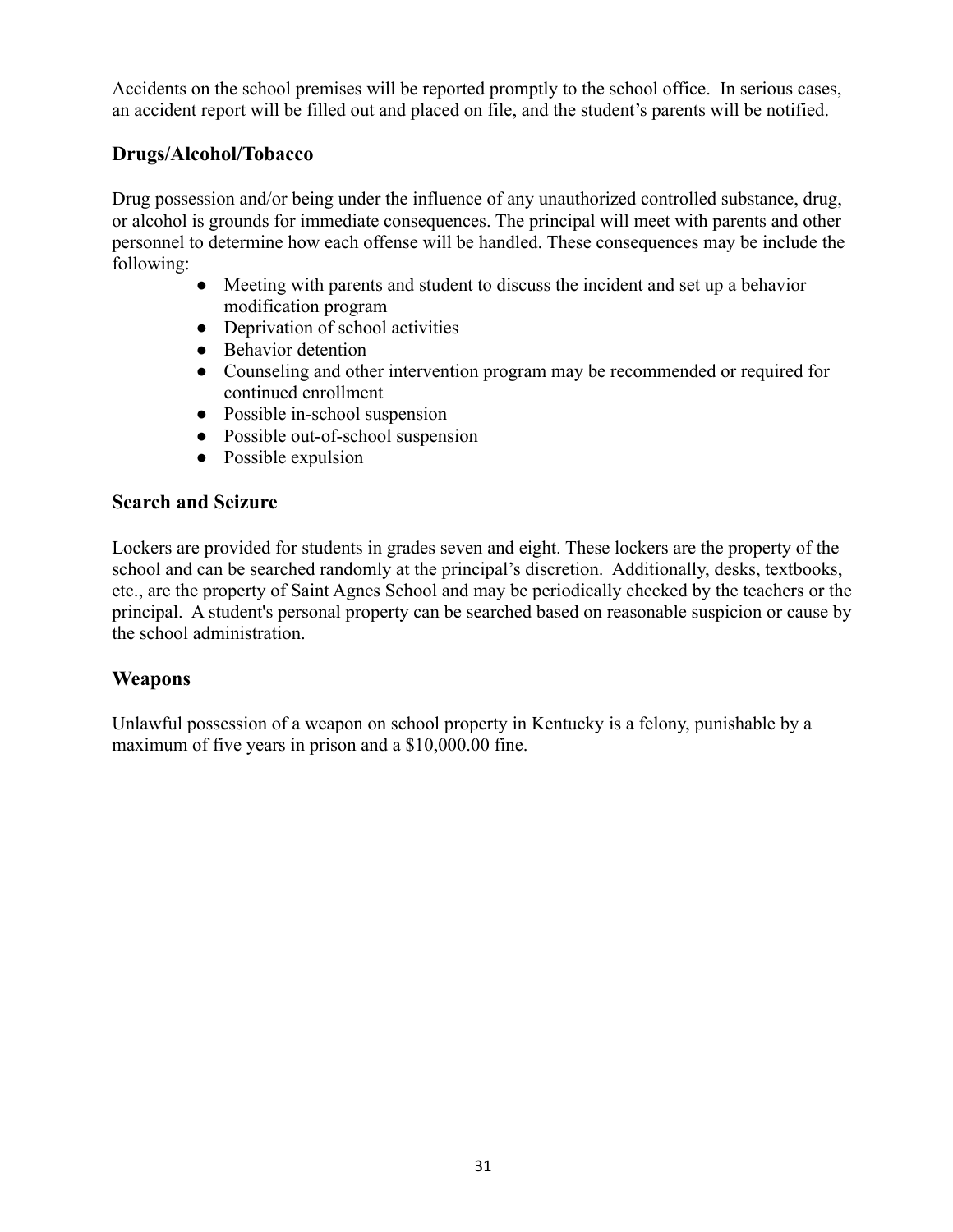#### *Lice Policy (updated August 2018)*

Pediculus humanus capitis, more commonly referred to as head lice, infests people of all ages but is most commonly found in pre-school and school-age children. Head lice and nits, or lice eggs, are not a sign of poor hygiene but should be treated when present in a student.

Transmission of lice may occur by: wearing clothing, such as hats, scarves, coats, sports uniforms, or hair ribbons; using infested combs, brushes or towels; or, lying on a bed, couch, pillow, carpet, or stuffed animal that has recently been in contact with an infested person.

Treatment should be initiated as soon as nits and/or lice are found. Proper management involves not only treating the individual, but examining anyone to whom lice may have spread and treating those who are infested, and treating or initiating a two week isolation of all transferrable objects with which the infested person had contact. While nits are not matured until 6-12 days after they are laid, it is important that they are removed so they do not mature, as well.

When the evidence of lice or nits is found on a student enrolled in the school by school staff, the parents of the student will be notified and asked to pick the child up from school and be treated by a lice professional. After professional treatment, the child may return to school. The child is subject to being checked for lice and nits by an administrator or office staff member upon return after treatment and will not be permitted to return to school if lice or nits are found. If a parent/guardian finds lice and/or nits on a student, it is necessary for them to inform the school administration of the presence. The school administration will then take measures to inform the appropriate school community members without revealing the infested student's name.

It is highly recommended that lice professionals treat the child because studies prove that head lice are becoming increasingly resistant to the chemicals and pesticides (which potentially contain neurological toxins) commonly found in over-the-counter and prescription treatments. Not only are these treatments being proven ineffective, they also do not kill the nits. Most lice professionals kill both the lice and the nits and guarantee their services.

In addition to notification of the infested-student, all parents in the infested-student's grade level will be notified of the presence of lice and/or nits and will be informed by school administration of the presence of lice and/or nits in the classroom and how to look for lice and/or nits in their own children.

To prevent the spread of lice and nits, children should be taught not to exchange combs, brushes, clothing or blankets and pillows. School property such as towels, athletic equipment, and costumes should not be passed from child-to-child unless they are properly cleaned.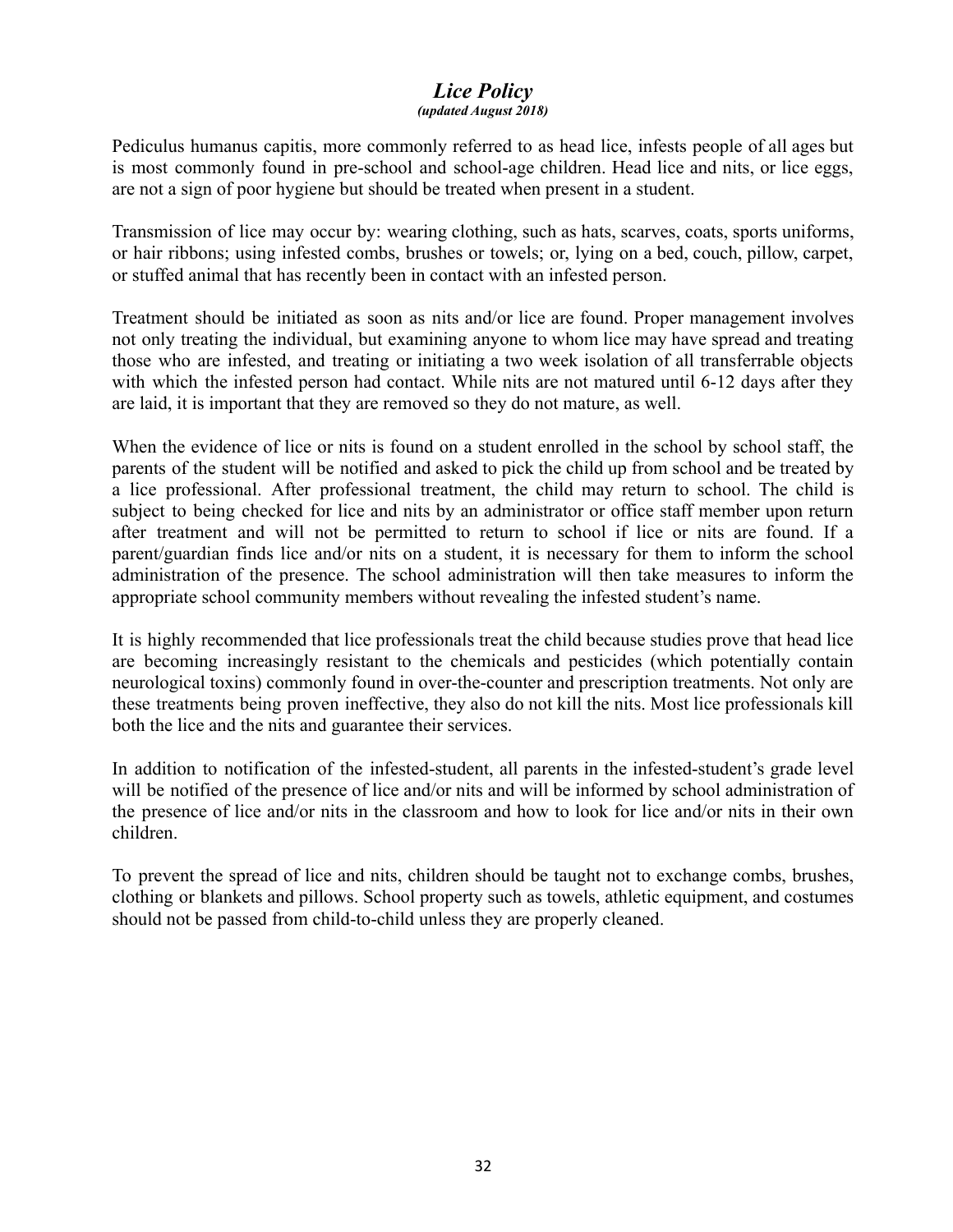## *General*

#### **Books and Supplies**

Students in grades two through eight will receive an assignment notebook as a means to record assignments and stay organized. All hardbound books are rented from the school and should be covered at all times. Parents are financially responsible for any damage and/or loss of books. Students are encouraged to carry books in a waterproof book bag.

#### **Birthday Treats and Invitations**

Pre-packaged, peanut free birthday treats may be brought to school with prior approval from the teacher. Balloons, flowers, and other such items should not be brought or sent to school. Party invitations may not be distributed at school or sent through "kid mail"

#### **Class Parties**

Room parents will help the teachers with Halloween and Valentine's Day class parties and treats. Class parties in grades K-4 take place from 1:45-2:30 p.m. Room parents for grades 5-8 may drop off party treats in the school office. Treats will be delivered to classrooms for distribution.

#### **School Pictures**

School pictures are taken early in the school year. Information on cost and choice of packages will be sent home before the pictures are taken. Group pictures are also taken at First Communion and 8<sup>th</sup> Grade Graduation. A school yearbook is also available for purchase. Parents are under no obligation to purchase pictures or a yearbook.

#### **Elevator**

Students may use the elevator only with permission from a teacher or staff member. Only one additional student may be given permission to ride with the student who was granted permission.

#### **Gum**

Students are not permitted to chew gum in the school building. Chewing gum in class is a deliberate action. A violation will be given the first time a student is found chewing gum during the school day. There will be a \$3.00 fine each additional time a student is found chewing gum during the school day. The fine is due the following school day. This money will be dispersed at the discretion of the principal.

#### **Lost and Found**

All items lost or found should be turned into the school office. Lost items are placed in either the school office or on the lost and found table on the second floor of the school. Lost and found articles that are unclaimed will be donated to a community service program. Your child's name should be placed on all personal items at school.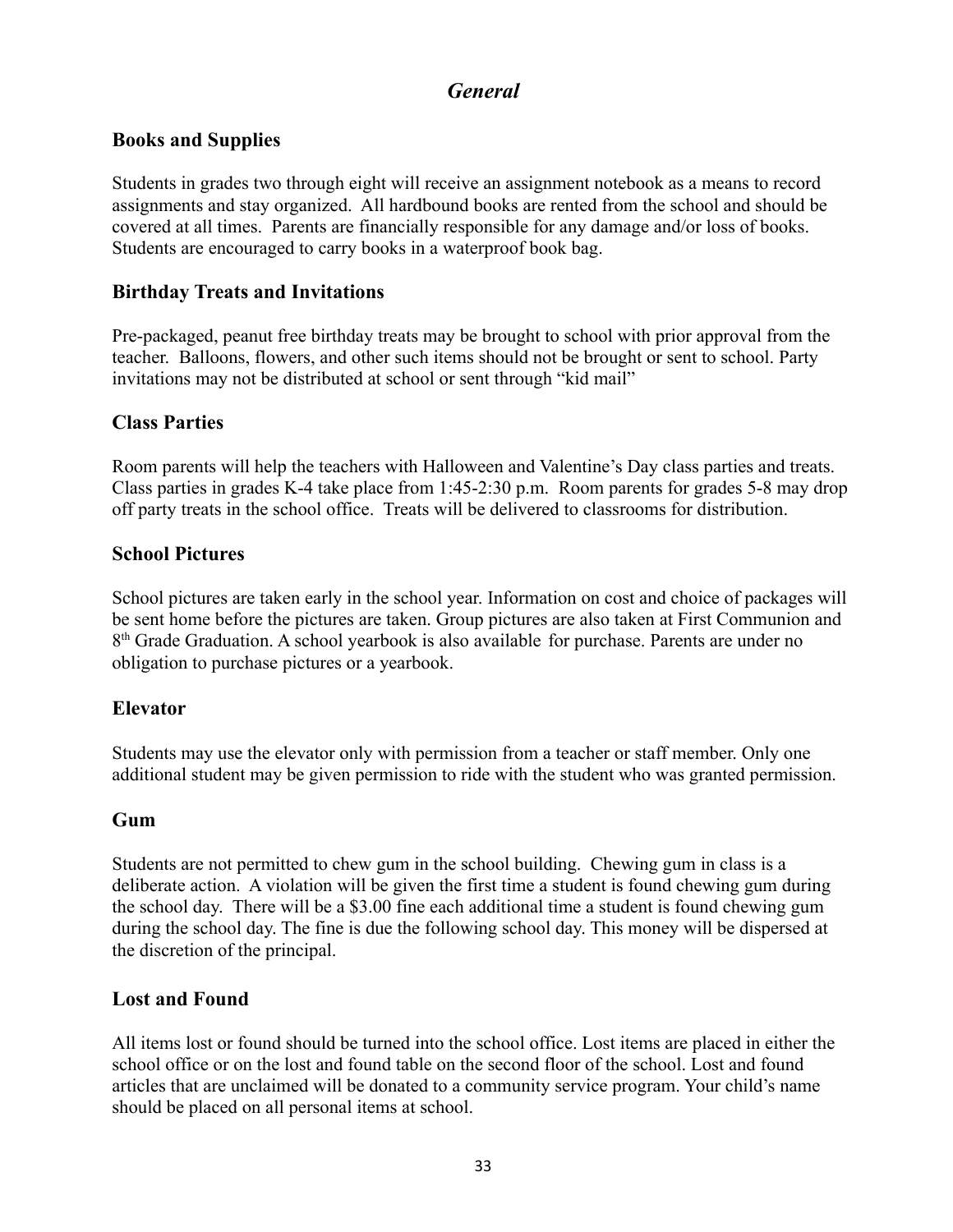#### **School Telephone**

Students must obtain permission from a staff member before using the office phone during the school day. Students and their parents are encouraged to communicate before the school day regarding after-school activities and permission to go home with another student. The school will always allow a student to call in an emergency or serious situation.

#### **Lunch**

Saint Agnes School cafeteria participates in the United States Government School Lunch and Milk Program that is administered locally by the Catholic Schools Office. Students have the choice of a complimentary hot lunch with milk, juice, or water. Extra food may be purchased at a minimal cost, and if a student packs his/her lunch, a milk can be purchased for a minimal cost. In a typical school year, free or reduced lunches are available for students who qualify per written federal guidelines. If your child is eligible for a free or reduced lunch, an application provided during the first weeks of school must be completed and returned promptly to the diocesan office. Menus rotate every six weeks and can be accessed on the Saint Agnes School website. Soft drinks, fast food, and glass containers are not permitted in the cafeteria during the lunch period.

#### **Use of School Facility**

Students are not permitted on the school grounds at any time without adult supervision. Students will not be permitted to wait in the hallways of school for sports or play practice, late car rides, music lessons, etc., without adult supervision. Saint Agnes School is not responsible for supervision of students in any of these circumstances.

## *Service Hours*

#### Family Service Hour Requirement

Every family should contribute twenty hours of service (ten hours for separated families) to the school or parish annually to promote unity within our community. Service hours also help reduce costs for Saint Agnes School and Parish. For details about the Service Hour Program and suggestions for activities, information is available on the Saint Agnes School website.

How do I log service hours into Sycamore?

This short [video](https://drive.google.com/file/d/1cmYj9N-NF2btSiiG8QdTD20q2RJRpwk7/view?usp=sharing) explains and shows how to log service hours into Sycamore.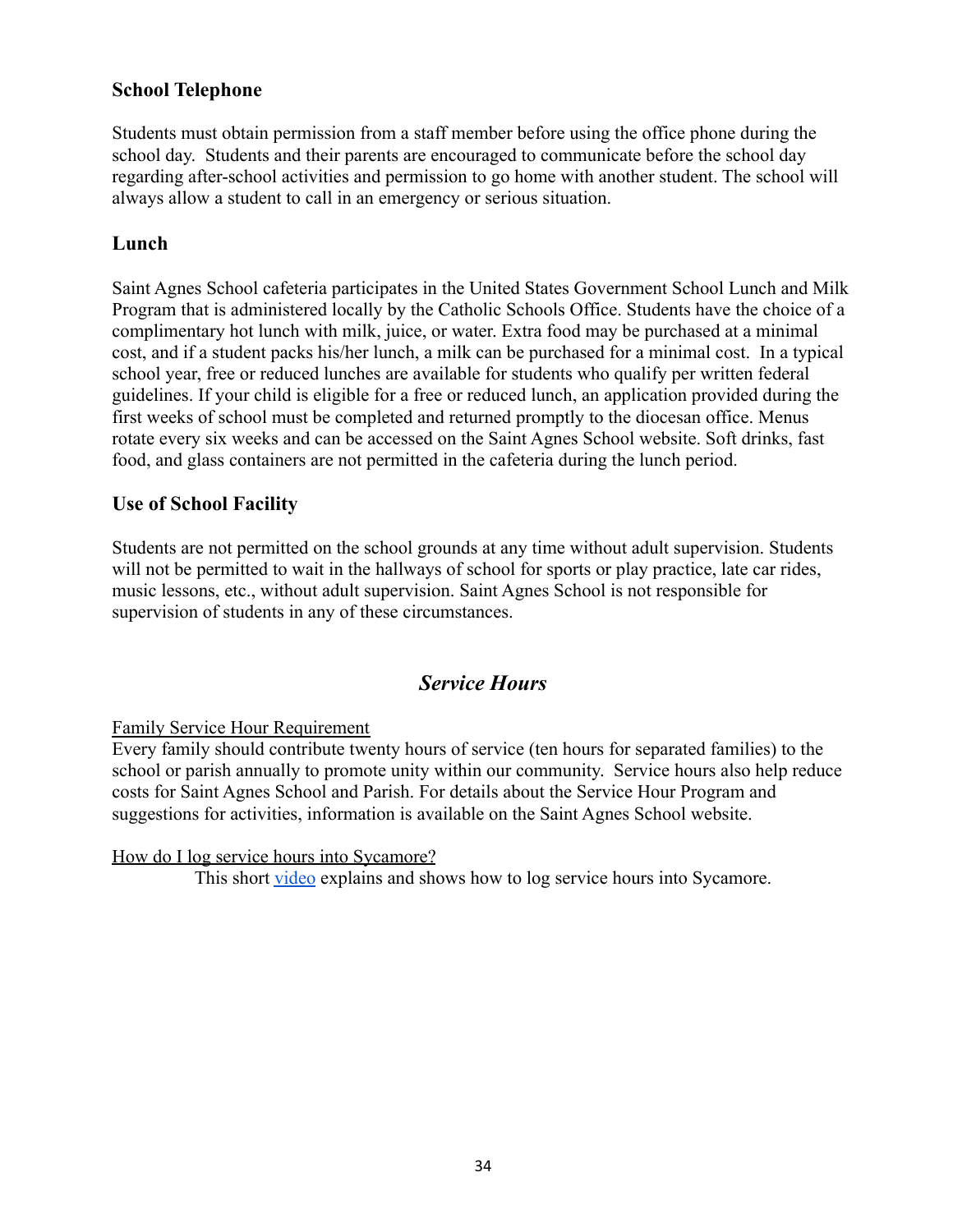## *Opportunities for Parents*

#### Parent Teacher Organization

The Saint Agnes Parent Teacher Organization (PTO) is an active organization of parent volunteers providing a variety of essential activities that support our students, teachers, parents, and the school facility. Family dues collected with fees enable all school families to participate. PTO meeting dates will be announced at the beginning of the school year. All parents are encouraged to become involved in this lifeline of our school.

#### Board of Catholic Education

The Saint Agnes Board of Catholic Education is comprised of members of the parish who were nominated and selected from the parish community. The board is an advisory committee to the pastor, principal, and administrators of our CCD program, pre-school religion, and adult education programs. The board advises on policies and supports these parish programs. Meetings are generally held the second Tuesday of the month, at 6:00 p.m. in the school meeting room. The meetings are open for anyone to attend. Anyone wishing to have an item considered for the board agenda must submit the issue in writing and give it to a member of the executive committee of the board at least one week before the meeting. The executive committee determines agenda items for each meeting.

#### Volunteers

The Saint Agnes School Community is grateful for the many volunteers who make our school a great place to learn and grow. In order to serve as a volunteer for any school or parish group, the adult must be in compliance with *VIRTUS* and the diocesan and parish safe environment policies. Information concerning *VIRTUS* can be found on the school website or by calling the rectory office.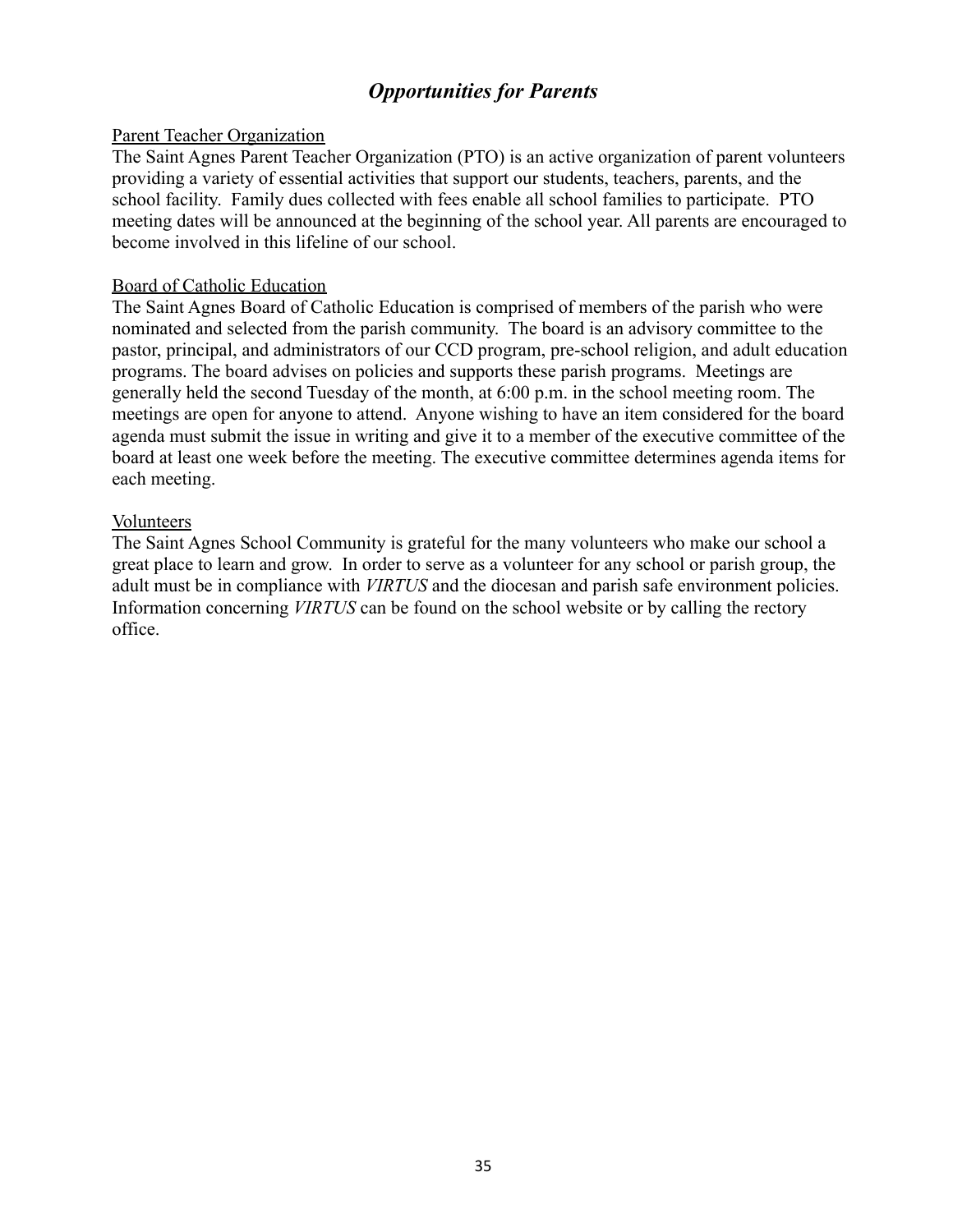## *Responsible Use of Technology*

#### GENERAL INFORMATION FOR USERS of TECHNOLOGY

Internet access and activities utilizing all other technologies in the schools are strictly limited to educational purposes. In keeping with the mission of the Catholic schools, schools will monitor, instruct, and guard against inappropriate, unethical, and illegal use of technology by the student or adult user.

#### AGREEMENT FORM

In order to ensure the proper use of technological resources, it is necessary that each user and parent/ guardian **annually** sign the Responsible Use of Technology Policy - User Agreement Form. The signed form must be on file at the school before internet and technology access is permitted. Signing the form indicates that the user will abide by the rules governing internet and other technology access as stated in this policy.

#### SCHOOL RESPONSIBILITY

The school shall provide access to technological resources, including internet, for educational purposes only. The school shall also provide training for students in the appropriate use of online behavior, interaction online on social networking sites, cyberbullying awareness and reporting of misuse of technology. The school shall take measures to provide for the safety and security of minors, supervise and monitor student access to all technological resources provided by the school, and guard against the access of objectionable material. Unauthorized disclosure, use, and dissemination of personal information regarding minors are forbidden.

#### USER RESPONSIBILITY

The user shall access the school's technological resources for educational purposes only. Each user is responsible for information that is sent and received under his/her personal and/or school account. Passwords are to be guarded and not displayed nor shared with others. The user must strictly adhere to copyright laws. In addition, unethical and/or illegal uses of electronic devices will not be allowed. Unauthorized access, including hacking or use of another person's account, is strictly forbidden. The user agrees not to bypass the school firewall, nor to harm or alter school property. The user agrees not to copy, steal or borrow intellectual work, nor to submit, publish, and/or display any defamatory, inaccurate, abusive, obscene, profane, sexually-oriented, threatening, harassing, racially offensive or otherwise illegal material, on or off school property; nor shall the user encourage the use, sale, or distribution of controlled substances. The user also agrees not to disrespect teachers by "multitasking" during class outside of a teacher's expectations. This may include but not be limited to engaging in emailing, chatting, playing games, doing homework, etc. Any use in violation of any local, state, or federal law is prohibited and is a breach of the terms and conditions of responsible use. Also, any commercial use is strictly forbidden.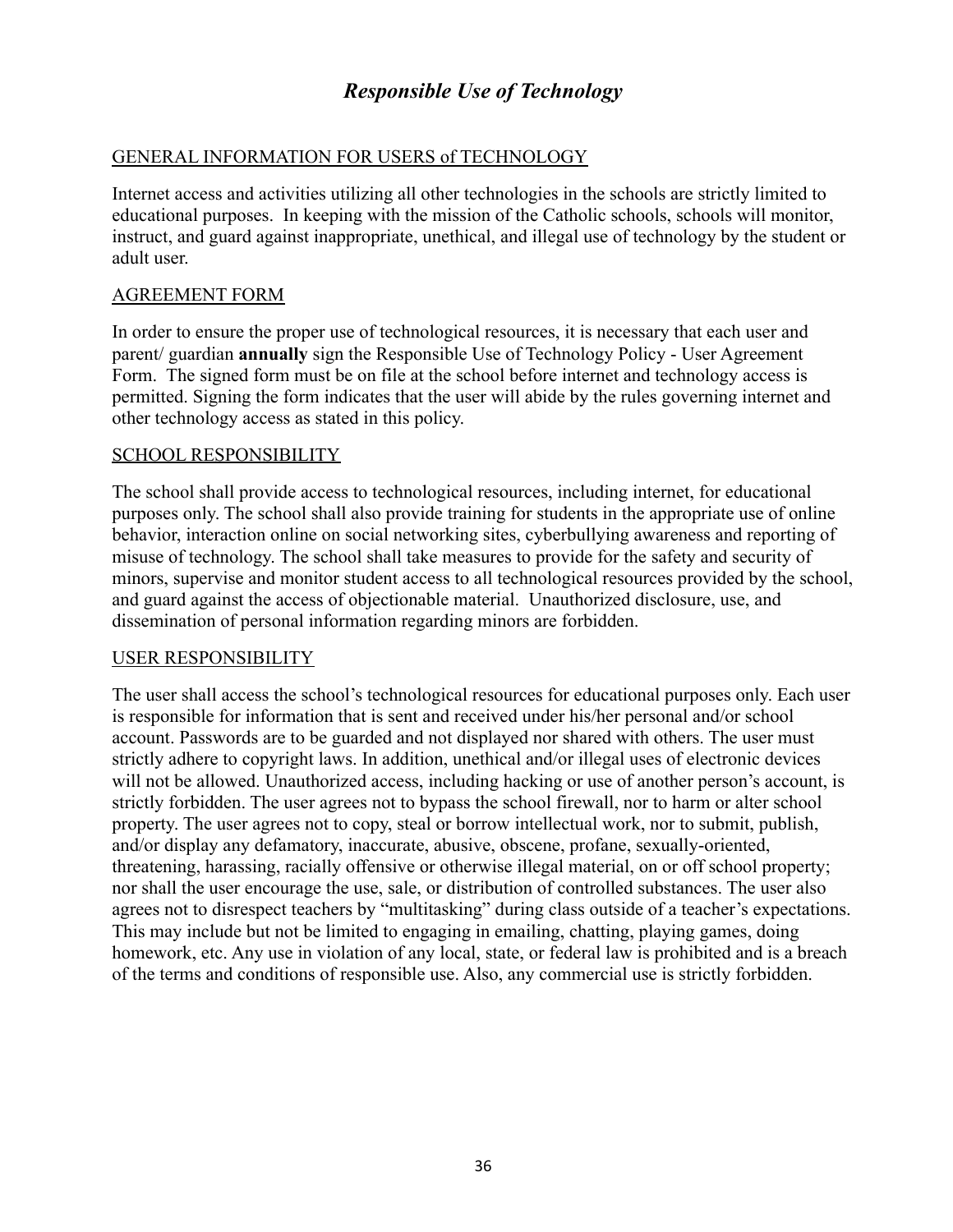#### USER RESPONSIBILITY (CONTINUED)

The user will be a responsible Digital Citizen by:

- 1. Respecting Yourself. I will show respect for myself through my actions. I will select online names, images, and avatars that are school appropriate. I will carefully consider what personal information about my life, experiences, experimentation, or relationships I post.
- 2. Protecting Yourself. I will ensure that the information, images, and materials I post online will not put me at risk. I will not publish my personal details, contact details, or a schedule of my activities. I will report any attacks or inappropriate behavior directed at me. I will protect passwords, accounts, and resources.
- 3. Respecting Others. I will show respect to others. I will not use electronic mediums to antagonize, bully, harass, or stalk other people. I will show respect for other people in my choice of websites. I will not visit sites that are degrading, pornographic, racist, or inappropriate. I will not abuse my rights of access and I will not enter other people's private spaces or areas. I will obtain permission from a faculty member before taking pictures, video, and/or audio media. I also understand that attempting to gain access to another's account is prohibited. Especially egregious is attempting to gain access to a staff member's account.
- 4. Protecting Others. I will protect others by reporting abuse and by not forwarding inappropriate materials or communications.
- 5. Respecting Intellectual Property. I will request permission to use resources. I will suitably cite any and all use of websites, books, media etc. I will acknowledge all primary sources. I will validate information. I will use and abide by fair use rules.
- 6. Protecting the Network. I will protect the network by not downloading or uploading files without the permission of the principal, teacher, or system administrator. I will not attempt to bypass any saintagnes.com domain security. This includes but is not limited to deliberate bypassing of the firewall or content filtering or removal/bypassing of the Chromebook management system.
- 7. Practicing Responsible Personal Social Networking. Given that the lines between school and private are blurred in the digital world, I understand that content published by me on any social media or other internet sites which adversely affects the learning atmosphere inside Saint Agnes, will be subject to the same consequences as if it occurred within the Saint Agnes School Domain. I will not attempt to follow or contact a faculty member through their private website or social networking site, while understanding that classroom or school based websites are completely acceptable and necessary for online curriculum. Also, in accordance with diocesan policy, I am required to use my Saint Agnes School domain accounts ONLY to contact faculty.
- 8. Following Personal Device Policies. I understand that I may bring in my personal cell phone, but **all personal electronics** are to be **turned off** and turned in to the school when classes are in session. **Users will not be permitted** to connect personal devices to our Wi-Fi before, during, or after school.
- 9. Following Future Technologies Policies. With the exponential growth of technology in today's world, it is expected that new technologies find their way into the classroom almost daily. There is no way to predict what new technologies will be developed and implemented, nor how they will affect learning in the classroom. Therefore, for all future technologies and new uses for existing technologies, "acceptable use" will be at the sole discretion of Saint Agnes School and its administrators.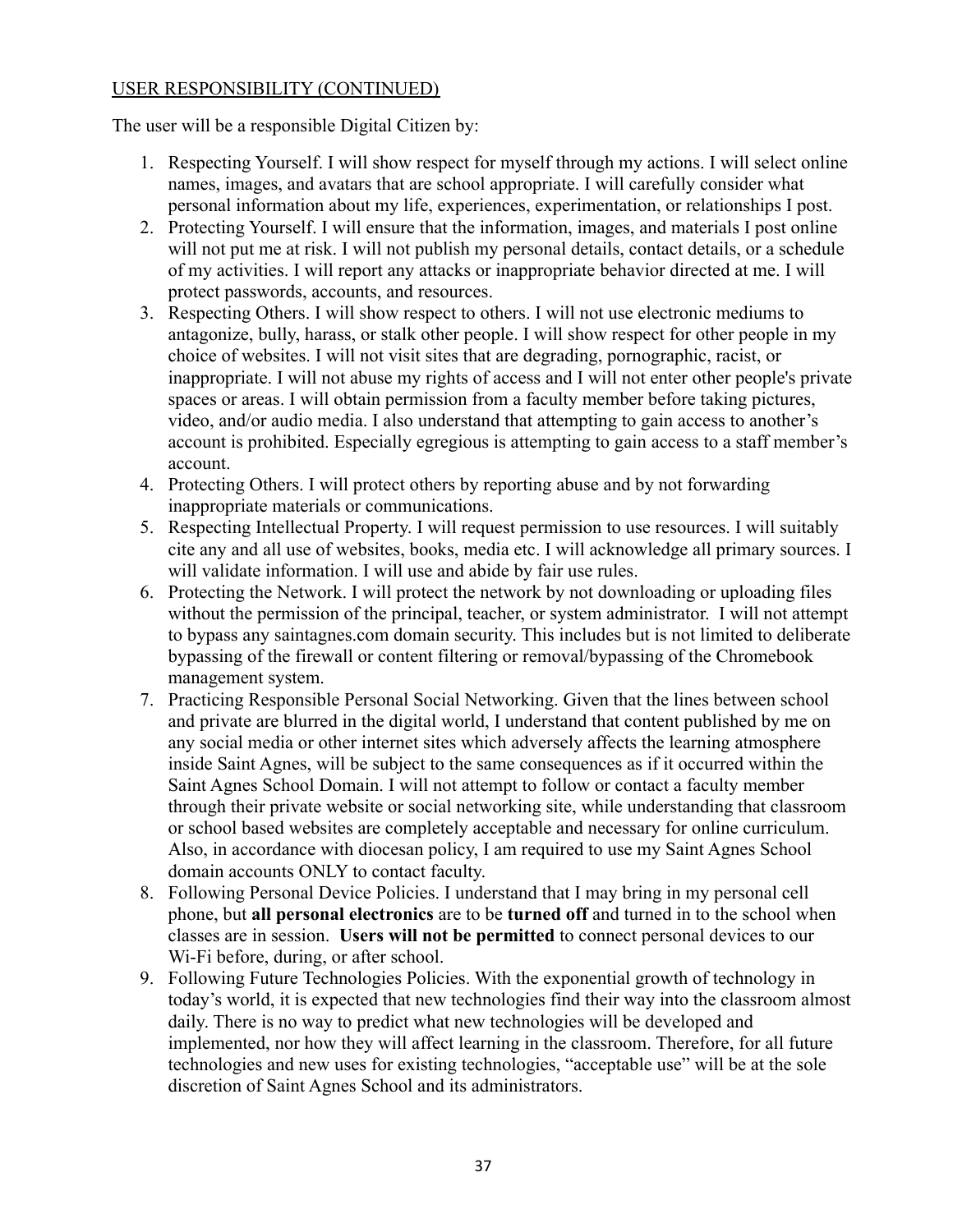#### **CHROMEBOOKS**

I understand that faculty and administration reserves the right to delete any material that is inappropriate for school or interferes with the instruction in classroom. I understand that Saint Agnes School is not responsible for any data loss due to malfunction of the Chromebook. The Chromebooks are owned and managed by Saint Agnes School. The users will not be negligent, destructive, or careless, while the Chromebook is in the user's possession. Misuse or neglect of the Chromebook will not be tolerated and may result in the loss of user privilege. All students using a Chromebook must sign a separate Chromebook contract.

#### GOOGLE FOR EDUCATION (GOOGLE)

At Saint Agnes, we use Google Workspace (formerly G Suite), and by signing the Responsible Use of Technology agreement, you give permission to St. Agnes to provide and manage a Google Workspace for Education account for your child in Grades 3-8. Google Workspace for Education is a set of education productivity tools from Google including Gmail, Calendar, Docs, Classroom, and more used by tens of millions of students and teachers around the world. Students will use their Google accounts to complete assignments, communicate with their teachers, and many more online activities. We will also use Google's additional services like Google Maps and others for educational purposes. The [Google Workspace Terms](https://www.google.com/work/apps/terms/education_privacy.html) of Service describes how Google products and services collect and use information when used with Google Workspace for Education accounts. Information about the legal commitments [Google makes for Google Workspace for](https://support.google.com/a/answer/6356441) [Education Core and Additional Services](https://support.google.com/a/answer/6356441) is available in the Help Center. Information about how Google's products work to protect privacy is available in our [Product Privacy Guide.](https://www.google.com/intl/en/policies/technologies/product-privacy/) Note that Google does not use any user personal information (or any information associated with an Google Workspace for Education Account) to target ads for Google Workspace for Education users in primary and secondary (K–12) schools, and any statements about ads on those pages are overridden by this restriction from our **Privacy Notice**. Answers to many top questions about privacy and security appear on our [Google for Education](https://www.google.com/edu/trust/) Trust page.

#### PRIVACY

Given a valid reason, Saint Agnes School administration may at any time and without notice to or consent from users, obtain access to all information, conveyed or stored anywhere within the St. Agnes School domain as defined above, even if the information has been password protected or encrypted. This includes but is not limited to internet history and student@saintagnes.com email.

I understand that teachers, school administrators, and the technology department staff may use monitoring software that allows them to view the screens and activity on students' Chromebooks or other school-owned devices during school hours or on personal devices accessing the Saint Agnes School infrastructure.

#### DISCIPLINARY ACTION

The school may take disciplinary actions against students who violate the Responsible Use of Technology Policy or other school or diocesan policies by means of inappropriate use of technology. Disciplinary action may also be taken against those who use telecommunication devices to cause mental or physical distress to other members of the school community, whether these incidents take place on or off the school property. Disciplinary action taken by school authorities may include revocation of access to technological resources, suspension, expulsion, and/or possible legal action.